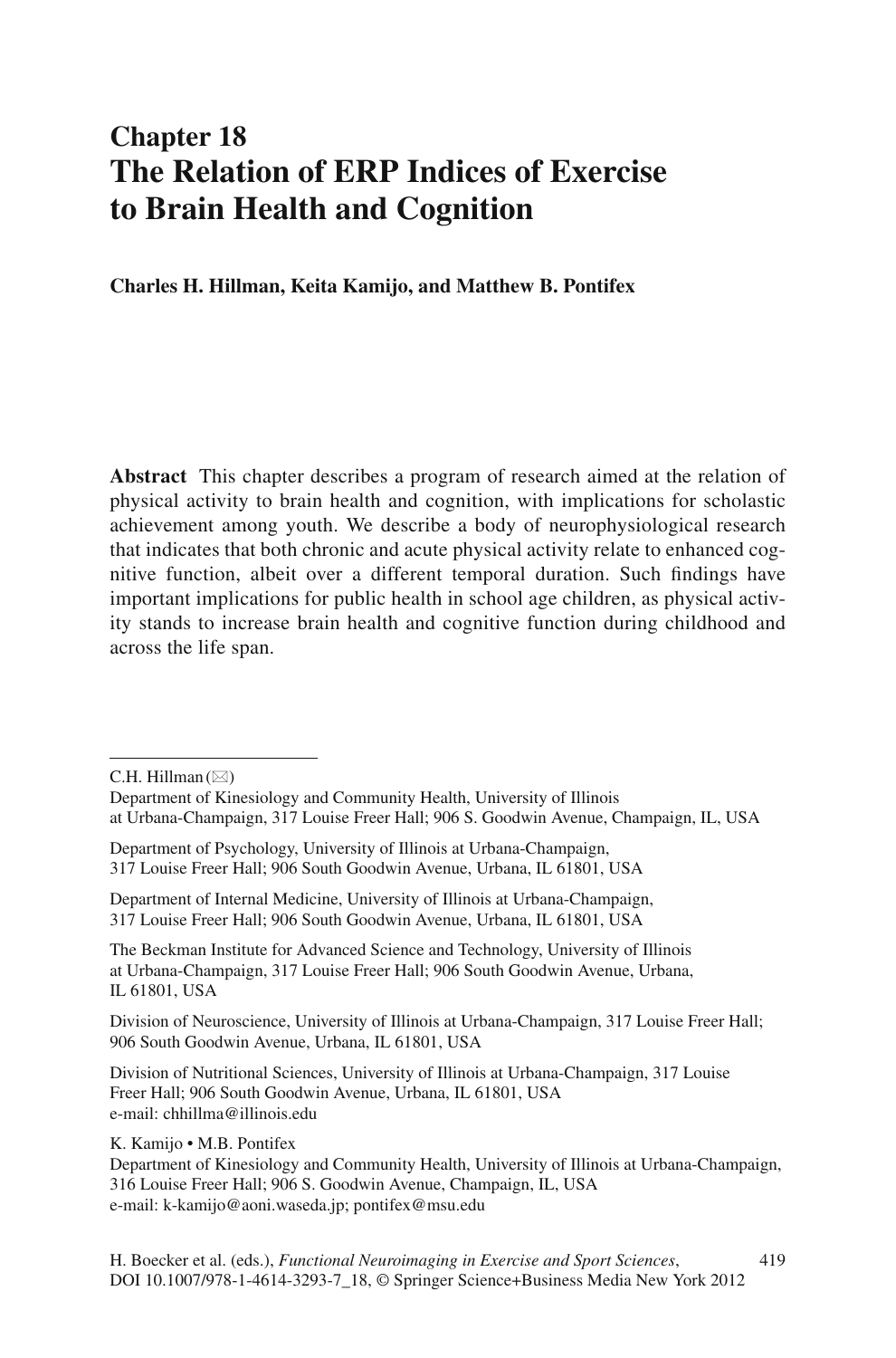## **18.1 Introduction**

 There is a growing public health burden of inactivity in industrialized nations. In recent years, children have become increasingly sedentary, leading to concomitant increases in the prevalence of being overweight and unfit (DHHS and DOE 2000). Despite the knowledge that physical activity has broad benefits for public health, including increased physical fitness, maintenance of healthy body weight, and a reduced risk of disease (Strong et al. 2005), greater than one third of children do not meet the national guidelines of moderate to vigorous activity on a daily basis (CDC [2008 \)](#page-23-0) . During adulthood, even fewer individuals meet national guidelines for physi-cal activity (Haskell et al. [2007](#page-24-0)). At issue, physical inactivity during early childhood has implications for physical activity behaviors across the life span, and has been related to the prevalence of several chronic diseases (e.g., cardiovascular disease and type-2 diabetes) during adolescence and adulthood. In fact, recent estimates have suggested that younger generations in the United States may lead shorter and less healthy lives than their parents, marking the first time in U.S. history that a trend such as this has occurred (Fontaine et al. [2003](#page-23-0); Olshansky et al. [2005](#page-25-0)). These estimates are based on the rise in overweight and obesity status and the fall of physical activity behaviors among children.

 However, absent from these public health concerns is the relation of physical inactivity on brain health and cognition. Not too far into our history, our early ancestors engaged in a much more rigorously active lifestyle, suggesting that our evolutionary past may have been shaped by an active lifestyle for much of human existence (Bortz II 1985; Fialkowski [1986](#page-23-0)). Specifically, it has been conjectured that human evolution (including brain) was shaped during our formative years as hunters (Bortz II [1985](#page-22-0)). Such a lifestyle required strenuous physical activity through the prolonged, persistent pursuit of prey under considerable heat stress (Fialkowski [1986](#page-23-0) ) . As a function of this lifestyle, there is speculation that human beings became specialized for (among other behaviors) endurance physical activity (Carrier 1984), with additional supposition that rapid increases in brain volume occurred to meet the demands of physically active hunting behaviors under heat stress (Fialkowski 1986). Accordingly, brain and body evolved in concert to support the demands of considerable movement.

 In many regards, it is unfortunate that contemporary human beings have, for the most part, removed the need for strenuous physical activity from daily life. Vaynman and Gomez-Pinilla (2006, p. 700) state "Ironically, in a world that recognizes the benefits of exercise, physical inactivity characterizes most industrialized societies of our modern age. This is likely due to the benefits reaped by technological advances, which have obviated many of the necessities for physical labor." This statement suggests that human beings may be maladapted to the sedentary lifestyle of today (Booth and Lees [2006](#page-22-0); Vaynman and Gomez-Pinilla 2006), with evidence indicating not only poorer physical health but also poorer cognitive health, as suggested by an increasing scientific focus on the relation of physical activity to brain and cognition (see Hillman et al. [2008](#page-24-0) for review).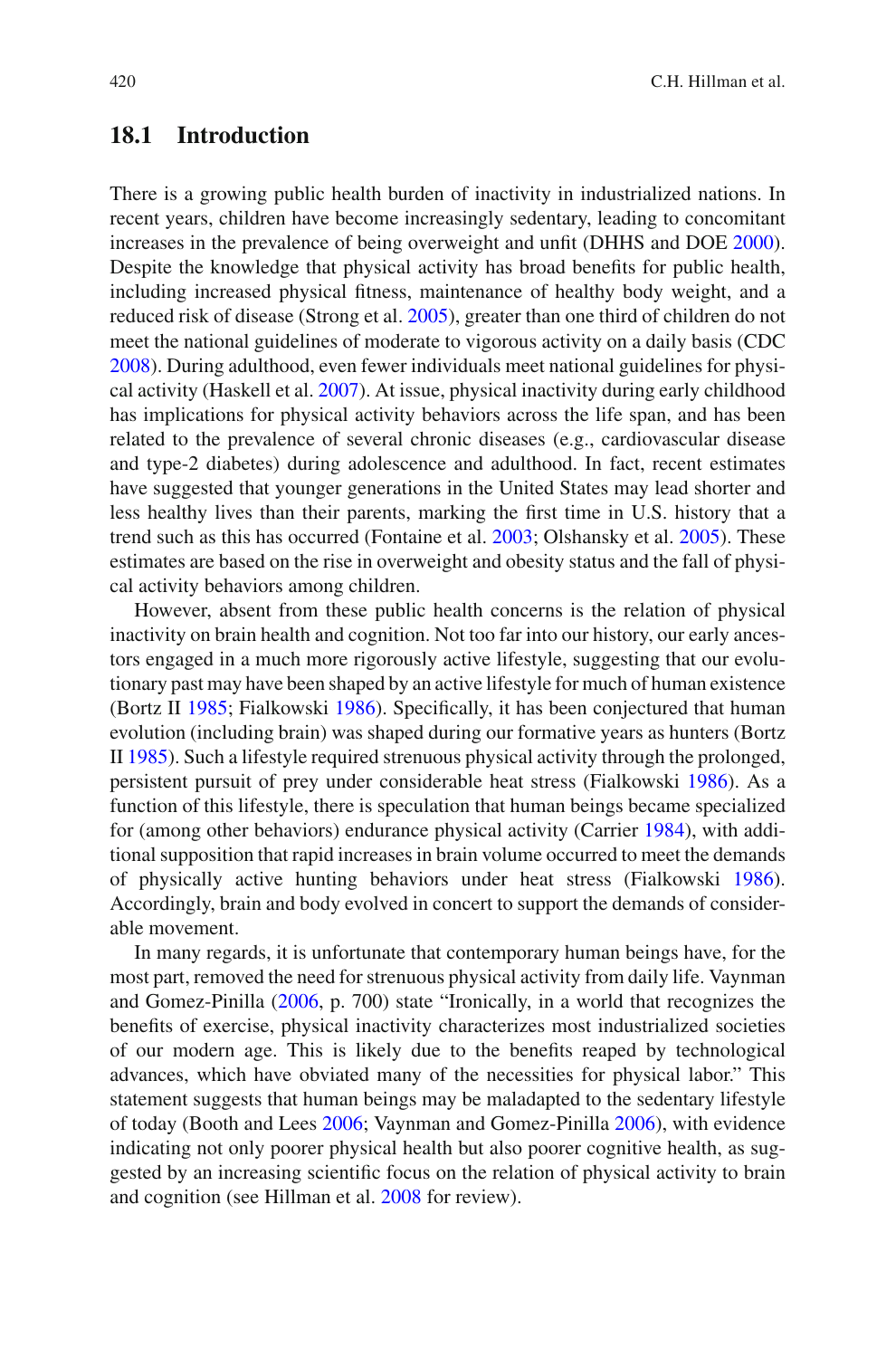Thus, the purpose of this chapter is to describe a subset of the available data on the relation of physical activity to brain health and cognition across the human life span. In particular, a programmatic approach to this area of research has used measures, which tap the neuroelectric system to provide a greater understanding of cognitive functioning, beyond what may be understood through overt behavioral measures. Electroencephalography (EEG) is considered the oldest measure for assessing functional brain activation. Despite many new advances in neuroimaging, EEG remains a useful tool in understanding covert cognitive operations. The work described in this chapter focuses on the use of EEG to understand the relation of physical activity to brain health and cognition, with a particular focus on the event-related potential (ERP) approach. The overall purpose of this research model is to better understand factors that relate to cognitive health and effective functioning across the human life span. However, before turning to the review, we first describe the concept of cognitive control and briefly review ERPs to provide the necessary background for the literature reviewed. We then review the extant findings of exercise, brain health, and cognition, with a particular focus on ERP indices of cognitive control.

## **18.2 Cognitive Control**

 The term cognitive control (also referred to as "executive control") describes an overarching set of higher-order, cognitive operations, which are involved in the regulation of goal-directed interactions within the environment (Botvinick et al. [2001](#page-22-0); Meyer and Kieras 1997; Norman and Shallice 1986). These processes allow for the optimization of behavior through the selection, scheduling, coordination, and maintenance of computational processes underlying aspects of per-ception, memory, and action (Botvinick et al. [2001](#page-22-0); Meyer and Kieras 1997; Miyake et al. [2000](#page-25-0); Norman and Shallice 1986). The core cognitive processes which are collectively termed "cognitive control" include inhibition, working memory, and cognitive flexibility (Diamond 2006). Although these processes are distinct and distinguishable, it is important to note that they share common neural structures and are functionally interrelated (Miyake et al. 2000). Inhibitory control often requires one to deliberately override a dominant response in order to perform a less potent but correct response, suppress task-irrelevant information in the stimulus environment, or stop an ongoing response (Barkley 1997; Davidson et al. [2006](#page-23-0)). This ability to inhibit attention to task-irrelevant or distracting stimuli is thought to be central to the ability to sustain attention and allow control over one's actions. That is, it allows one to make decisions based on choice, rather than impulse. Working memory refers to the ability to hold information in one's mind and manipulate it and is heavily involved in each of the other cognitive control processes as it also relates to the ability to represent internal goals and standards for the comparison of those goals against current performance in order to regulate behavior (Bunge and Crone [2009 \)](#page-22-0) . Lastly, cognitive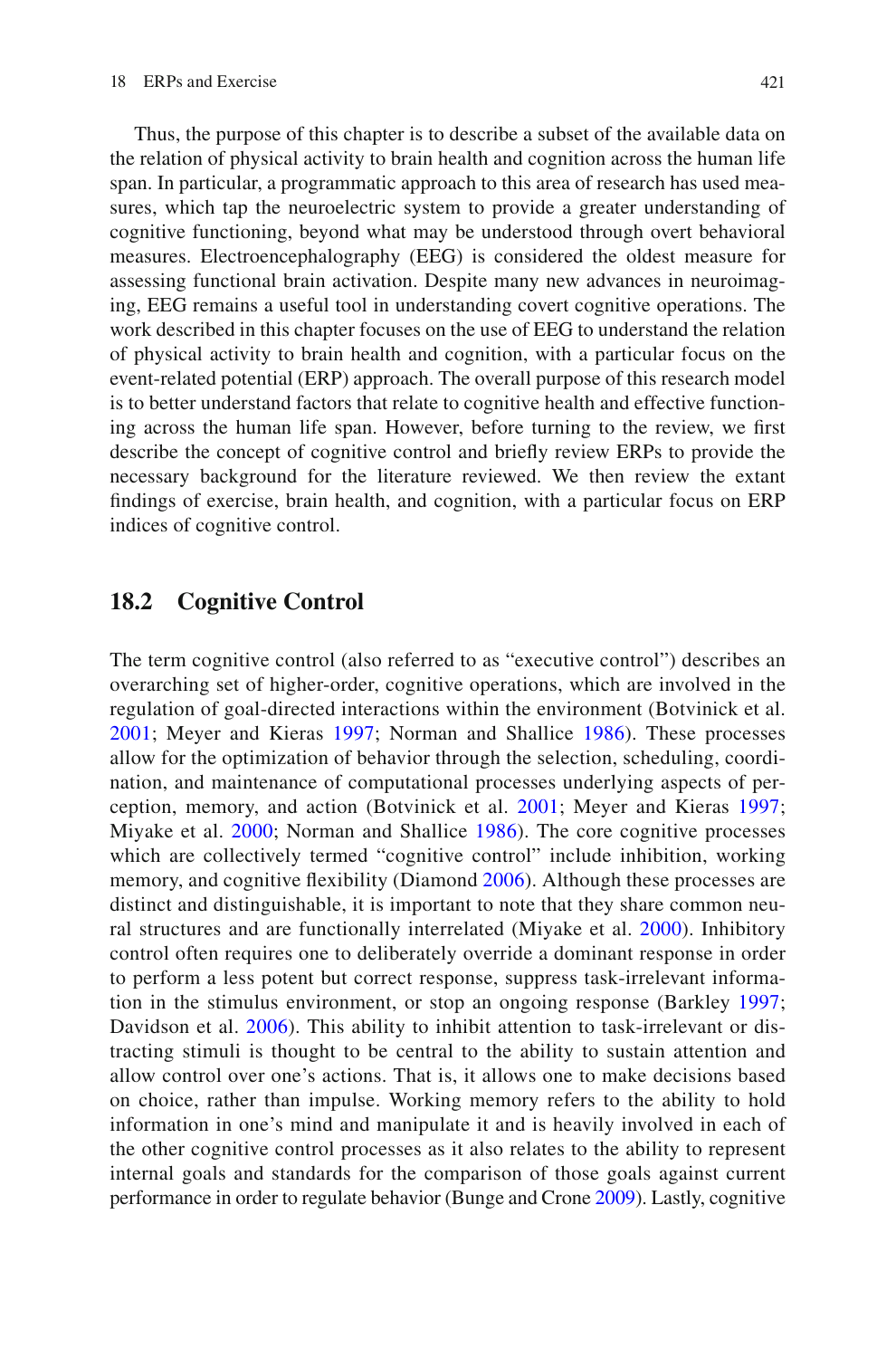flexibility relates to the ability to hold multiple goals, response mappings, and internal representations within the mind and adaptively switch perspectives and attentional foci to meet environmental demands (Diamond [2006 \)](#page-23-0) . It is these processes, which have demonstrated protracted development during maturation, and early decay during aging, which are among some of the most affected by physical activity behaviors.

## **18.3 Event - Related Brain Potentials**

 Beyond the assessment of overt actions, ERPs provide a means of gaining insight into the relationship between physical activity/fitness and cognitive control through the examination of a subset of neurophysiological processes that occur between stimulus encoding and response production. Accordingly, these measures allow for a more precise understanding of the relation of exercise-induced changes on cognition. ERPs refer to a class of neuroelectric activity that occurs in response to, or in preparation for, a stimulus or response (Coles et al. [1990 \)](#page-23-0) . This neuroelectric activity is reflective of the synchronous activity of large populations of neurons (Hugdahl 1995), and can reflect obligatory responses (exogenous) or higher-order cognitive processing that often require active participation from the individual (endogenous; Hugdahl 1995). The stimulus-locked ERP is characterized by a succession of positive (P) and negative (N) components, which are constructed according to their direction and the relative time that they occur (Hruby and Marsalek 2003). Earlier components (N1, P2) of the stimulus-locked potential relate to aspects of selective attention, while later components (N2, P3) relate to various aspects of endogenous cognitive function (e.g., response inhibition, attentional resource allocation; see Fig. 18.1).



 **Fig. 18.1** Characterization of a stimulus-locked event-related potential denoting the N1, P2, N2, and P3 components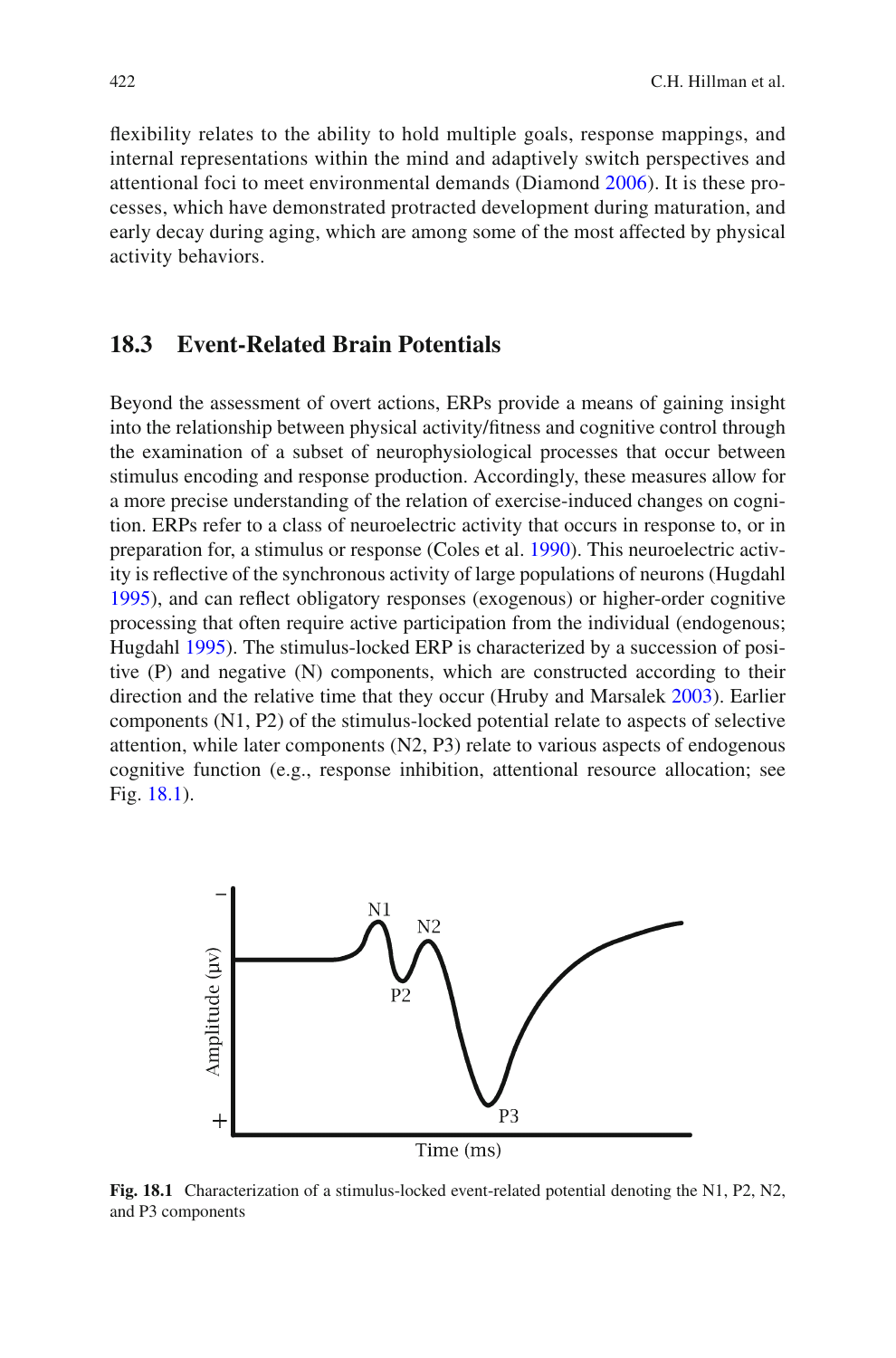

 **Fig. 18.2** Characterization of a stimulus-locked event-related potential denoting the initial CNV (iCNV) and the terminal CNV (tCNV) and their relationship with warning (S1) and imperative (S2) stimuli

 Among ERP components, the P3 (also known as the P300 or P3b) has garnered considerable attention in the literature in regard to the relation of physical activity/fitness to neurocognition. Originally discovered in [1965](#page-26-0) by Sutton, Braren, Zubin, and John, the P3 is a positive-going deflection occurring approximately 300–800 ms after stimulus presentation, with a topographic maximum at electrode sites over the parietal cortex (Polich and Kok [1995](#page-26-0)). This endogenous component reflects neuronal activity associated with the revision of the mental representation of the previous event (Donchin 1981), such that the P3 is sensitive to the allocation of attentional resources during stimulus engagement (Polich  $2007$ ). Based on a recent theoretical account of the P3 by Polich  $(2007)$ , the amplitude is believed to be proportional to the amount of resources allocated toward the suppression of extraneous neuronal activity in order to facilitate attentional processing, such that larger P3 amplitude would reflect greater inhibition of superfluous activity. P3 latency is generally considered to reflect stimulus detection and evaluation time (Ilan and Polich [1999](#page-24-0); Magliero et al. [1984](#page-25-0)), which is independent of response selection and behavioral action (Verleger 1997). Further, P3 latency appears to be negatively correlated with mental function, with shorter latencies related to superior cognitive performance (Emmerson et al. [1989](#page-23-0); Howard and Polich [1985](#page-24-0); Johnson et al. 1985; Polich and Martin 1992; Polich et al. 1983). Although the precise neural origins of the P3 are still unknown, the generation of the P3 appears to result from the interaction between frontal and temporal/parietal networks with additional contributions stemming from a number of subcortical structures (Ebmeier et al. [1995](#page-23-0); Kirino et al. 2000; Polich 2003).

A second ERP component of interest with regard to physical activity/fitness related changes in cognition is the contingent negative variation (CNV; see Fig. 18.2 ), a negative-going slow cortical potential elicited during the interval between warning (S1) and imperative (S2) stimuli. The term CNV more broadly refers to at least two different ERP components: the initial CNV (iCNV; also called O-wave)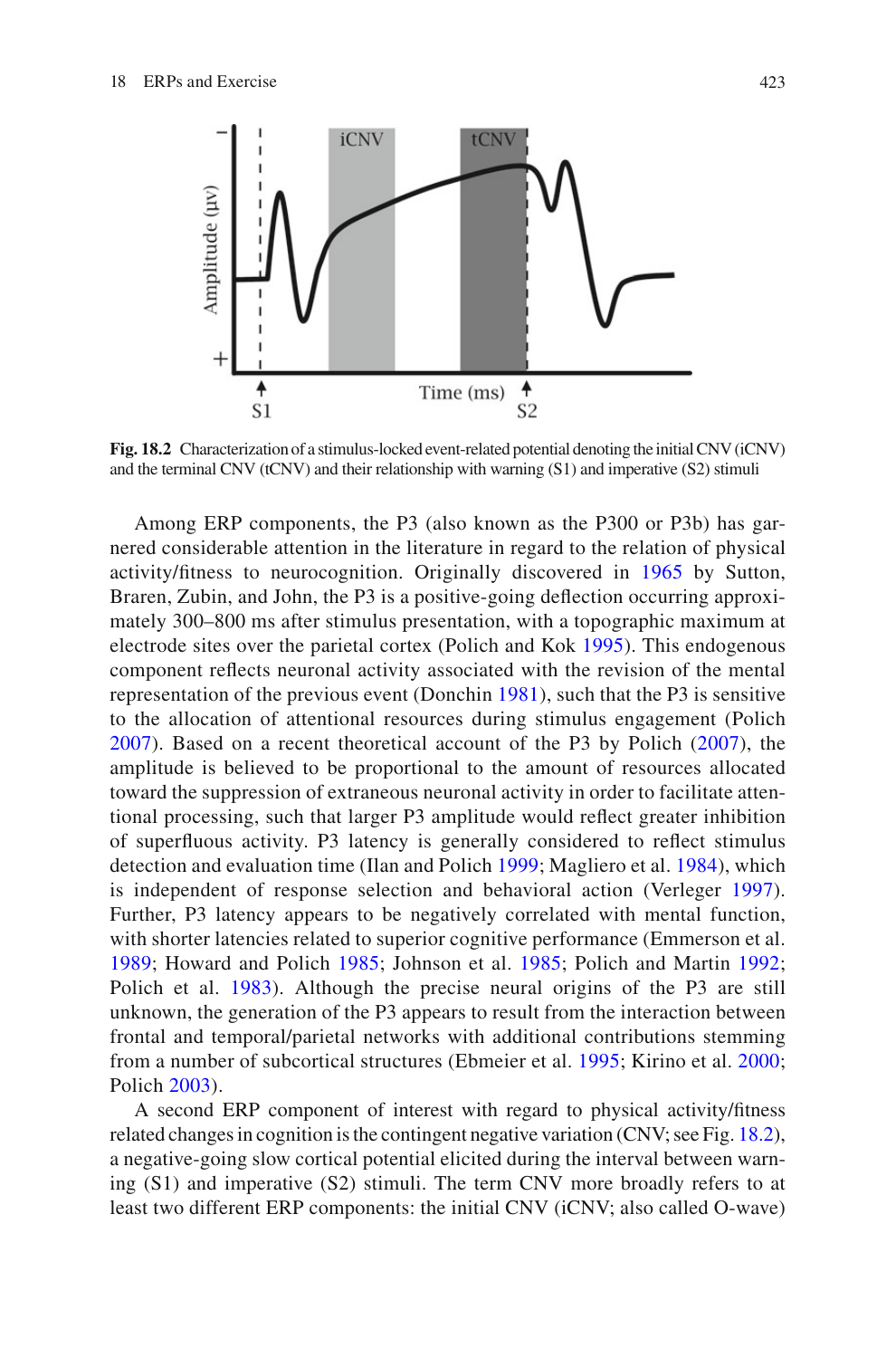

 **Fig. 18.3** Characterization of a response-locked event-related potential denoting the error-related negativity (ERN) and error positivity (Pe)

and the terminal CNV (tCNV; also called E-wave; Loveless and Sanford 1974; Weerts and Lang [1973](#page-27-0)). The iCNV has been associated with stimulus orientation with a frontal topographic maximum, while the tCNV is thought to relate to stimulus anticipation and/or response preparation and demonstrates a central topographic maximum (Brunia and van Boxtel [2001](#page-22-0); Loveless and Sanford [1974](#page-25-0); van Boxtel and Brunia [1994](#page-27-0); Weerts and Lang 1973). Further, recent evidence suggests that a more frontal topographic distribution of the CNV is associated with cognitive preparatory processes rather than response preparation (Falkenstein et al. [2003 ;](#page-23-0) Leynes et al. 1998; Lorist et al. 2000; Wild-Wall et al. [2007](#page-27-0)). The CNV has multiple neural generators including the anterior cingulate cortex (ACC), supplementary motor area, prefrontal cortex, and primary motor cortex (Cui et al. [2000](#page-23-0); Gómez et al. [2003](#page-24-0): Hamano et al. 1997).

 Lastly, a separate class of ERPs is time-locked to an individual's response (see Fig. 18.3 ). One such component of this "response-locked" ERP is the error-related negativity (ERN; also known as the Ne), which is described as a negative-going deflection occurring approximately  $50-150$  ms after errors of commission with a topographic maximum over fronto-central recording sites (Falkenstein et al. 1991; Gehring et al. 1993). The ERN is believed to reflect the activation of action monitoring processes in response to erroneous behaviors to initiate the upregulation of topdown compensatory processes to correct an individual's responses during subsequent environmental interaction (Falkenstein et al. [1991](#page-23-0); Gehring and Knight 2000; Gehring et al. 1993). The ERN has been found to occur regardless of an individual's awareness of error commission (Nieuwenhuis et al. 2001). The neural tissue underlying the generation of the ERN has been localized through hemodynamic (Carter et al. 1998), magneto-encephalographic (Miltner et al. [2003](#page-25-0)), and high-density dipole modeling (Dehaene et al. 1994; van Veen and Carter 2002) studies to the dorsal portion of the ACC. Accordingly, through the measurement of these (and other) ERP components, information concerning the specific aspects of cognition that are influenced by exercise behaviors may be better understood.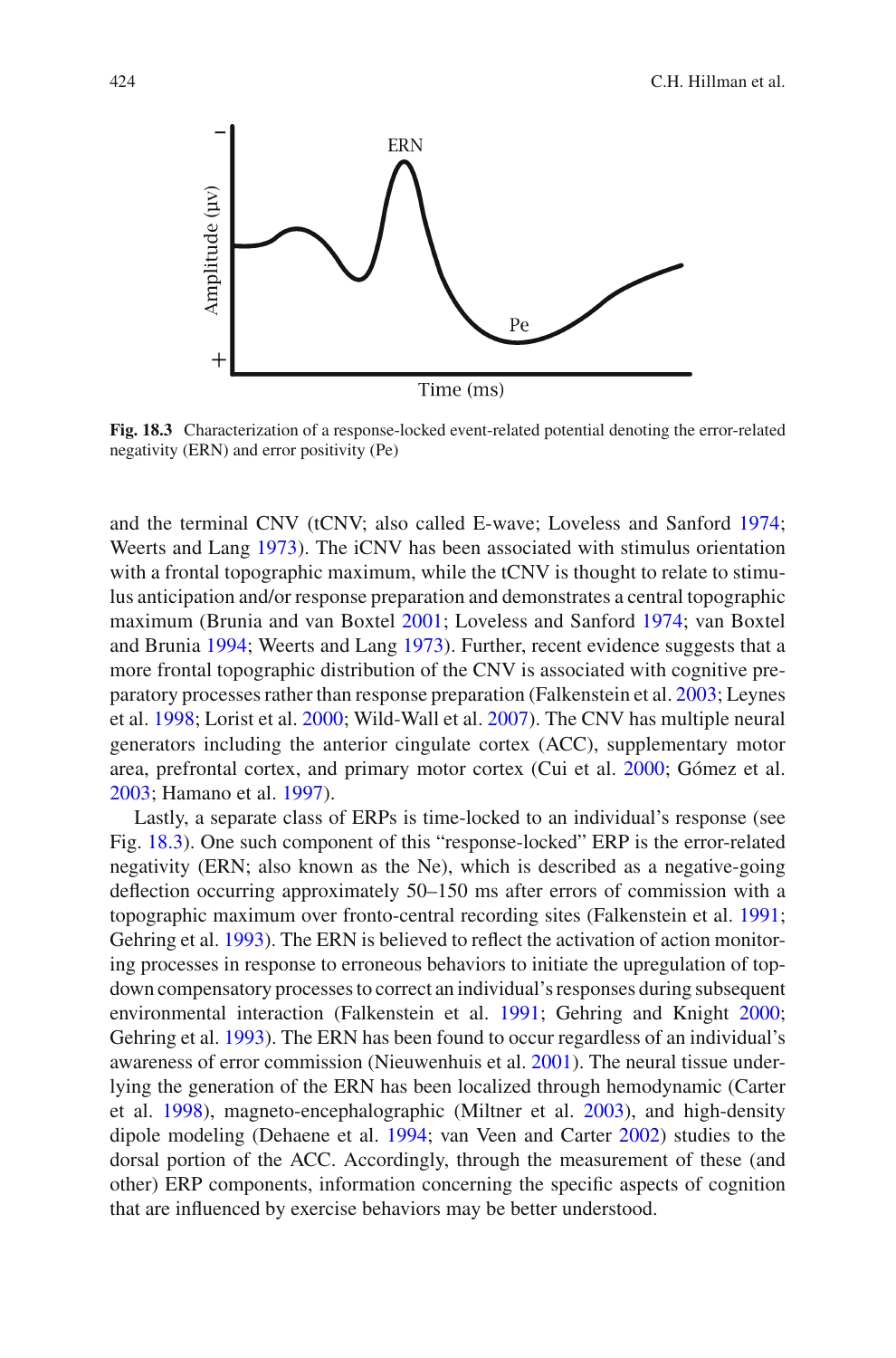# **18.4 The Relation of Chronic Physical Activity Participation, Aerobic Fitness, and ERPs**

Since Kramer et al. (1999) first reported that increases in aerobic fitness selectively improved performance on tasks requiring greater amounts of cognitive control, there has been growing interest in the selective effects of exercise on cognitive control over the past decade. A meta-analysis (Colcombe and Kramer [2003](#page-23-0)) supported the notion that although regular physical activity provides general benefits across multiple aspects of cognition, the improvements are selectively and disproportionately greater for processes requiring extensive amounts of cognitive control. However, it should be noted that researchers have not reached consensus on the relationship of chronic physical activity to cognition (see Smith et al. [2010](#page-26-0) for review). Regardless, several ERP studies have focused on the general versus selective nature of the relationship between chronic physical activity and cognitive function across the life span. Specifically, these studies are classified into five categories based on types of cognitive task and cognitive processes examined: stimulus discrimination, inhibition, working memory, action monitoring, and cognitive flexibility.

## *18.4.1 Stimulus Discrimination*

Early ERP studies examined the relation of physical activity and aerobic fitness to cognitive function using an oddball task (Dustman et al. [1990 ;](#page-23-0) Polich and Lardon 1997). The oddball task requires participants to respond to rare target stimuli (i.e., oddballs) among a train of frequent nontarget stimuli (e.g., 20% target and 80% nontarget). The oddball task requires relatively minimal cognitive control compared to other tasks as will hereafter be described. These pioneering studies indicated that chronic physical activity and aerobic fitness are positively associated with increased attentional resources during stimulus engagement (larger P3 amplitude) in young adults (Polich and Lardon 1997) and faster cognitive processing speed (i.e., shorter P3 latency) in older adults (Dustman et al. 1990). Thus, early findings provided evidence that chronic physical activity and aerobic fitness are positively related to stimulus discrimination processes in adult populations.

A more recent ERP study (Pontifex et al. [2009b](#page-26-0)) observed that greater aerobic fitness was associated with larger P3 amplitude during an oddball task in both young and older adults, replicating the earlier findings of Polich and Lardon (1997). However, Pontifex et al. [2009b](#page-26-0)) also manipulated perceptual discrimination difficulty of the oddball task, and indicated that greater aerobic fitness was associated with increased P3 amplitude irrespective of age for the easier task condition, whereas the positive relationship between fitness and P3 amplitude was only observed in young adults for the more difficult task condition. These findings suggested that fitness may not be sufficient to overcome age-related cognitive deficits when task difficulty is too great (Pontifex et al.  $2009b$ ). Thus, it would appear that the positive relation of aerobic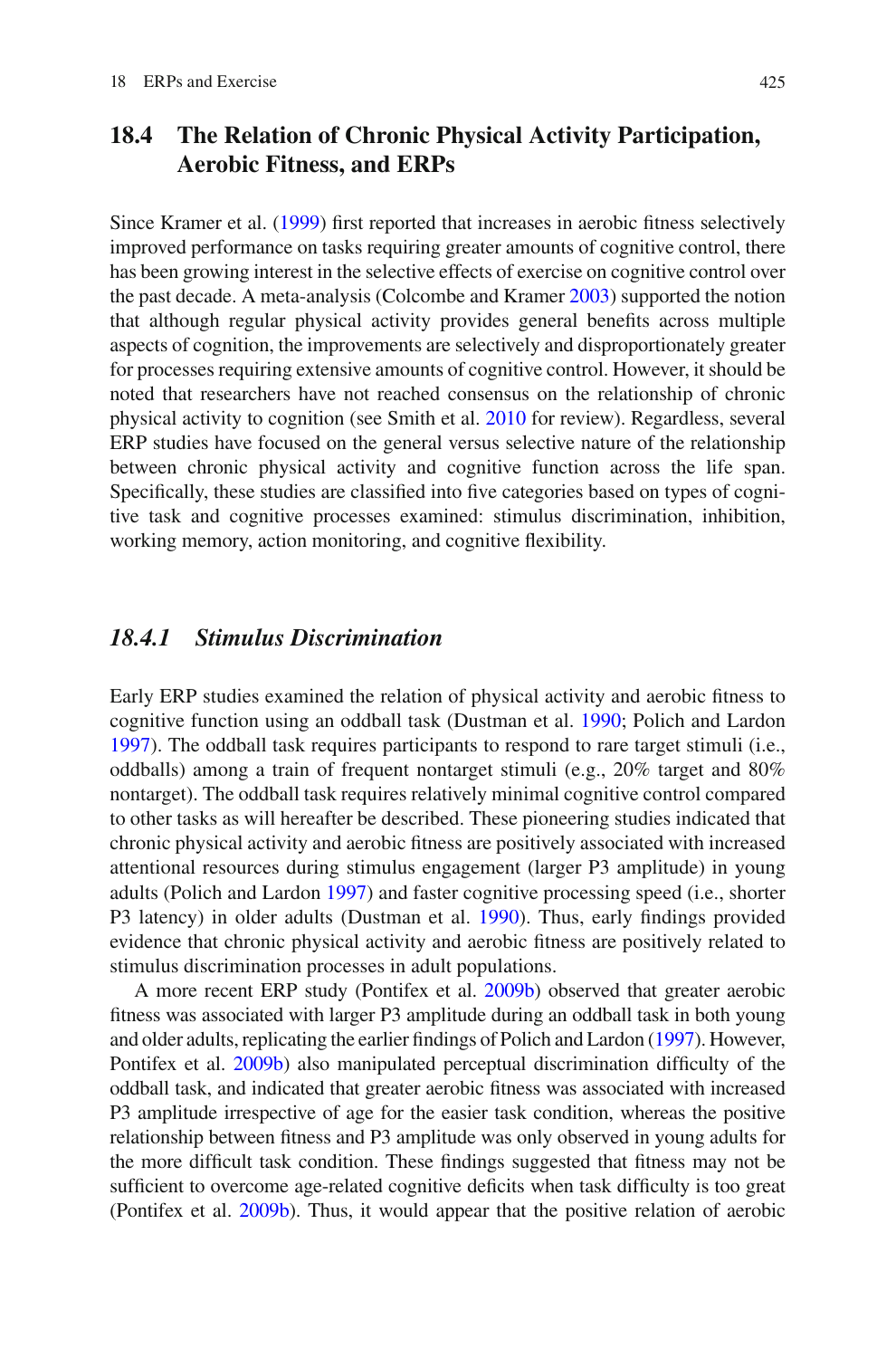fitness to cognitive function is mediated by age and task difficulty. The general relationship between fitness and cognitive function has been also observed in preadolescent children, as higher- fi t children exhibited larger P3 amplitude and shorter P3 latency during the oddball task compared to their lower- fi t counterparts (Hillman et al. [2005](#page-24-0) ) . Collectively, these ERP studies using variants of the oddball task suggest that chronic participation in physical activity and greater aerobic fitness are associated with superior stimulus discrimination across the life span.

## *18.4.2 Inhibition*

Several ERP studies have used modifications of the Eriksen flanker task (Eriksen and Eriksen [1974 \)](#page-23-0) to investigate the relation of chronic physical activity and aerobic fitness to inhibitory aspects of cognitive control. This task requires participants to respond to a centrally presented target stimulus amid an array of flanking stimuli, which are task irrelevant. A typical flanker task consists of congruent trials, in which the target letter is flanked by the same letters (e.g.,  $HHHHH$  or SSSSS), and incongruent trials, in which the target letter is flanked by opposing letters that are mapped to a different response (e.g., SSHSS or HHSHH). Incongruent trials require greater amounts of inhibitory control to gate out interference generated by the flanker stimuli due to the activation of the incorrect response mapping. Hillman et al. (2004) compared the P3 component of young adults with high, moderate, and low physically active older adults during a flanker task. Results indicated that high and moderate active older adults exhibited larger P3 amplitude compared to young adults only for the incongruent condition, while no such differences were observed for low active older adults. Given that larger P3 amplitude, reflecting greater allocation of attentional resources, was observed for both high and moderately active adults, the data suggest that a particular threshold of physical activity may be necessary to accrue neurocognitive benefits. Alternatively, young adults exhibited shorter P3 latency relative to the older adults, replicating the robust finding that cognitive processing speed slows during cognitive aging. However, when physical activity was considered among the older adults, greater physical activity levels were associated with shorter P3 latencies, suggesting a linear relationship between activity level and cognitive processing speed. Thus, these findings suggest that physical activity may be positively related to cognitive function during tasks requiring variable amounts of inhibitory control in older adults.

More recently, Hillman et al. (2009a) extended these findings in older adults to preadolescent children. Specifically, 9–10 year old higher aerobically fit children exhibited larger P3 amplitude and greater response accuracy compared to their lower aerobically fit counterparts during a flanker task, while no such fitness-related differences were observed for P3 latency. Accordingly, these data may indicate that during preadolescent development, fitness may provide a benefit to attention directed toward the stimulus environment during tasks requiring variable amounts of inhibitory control, but that processing speed is not influenced in the same manner.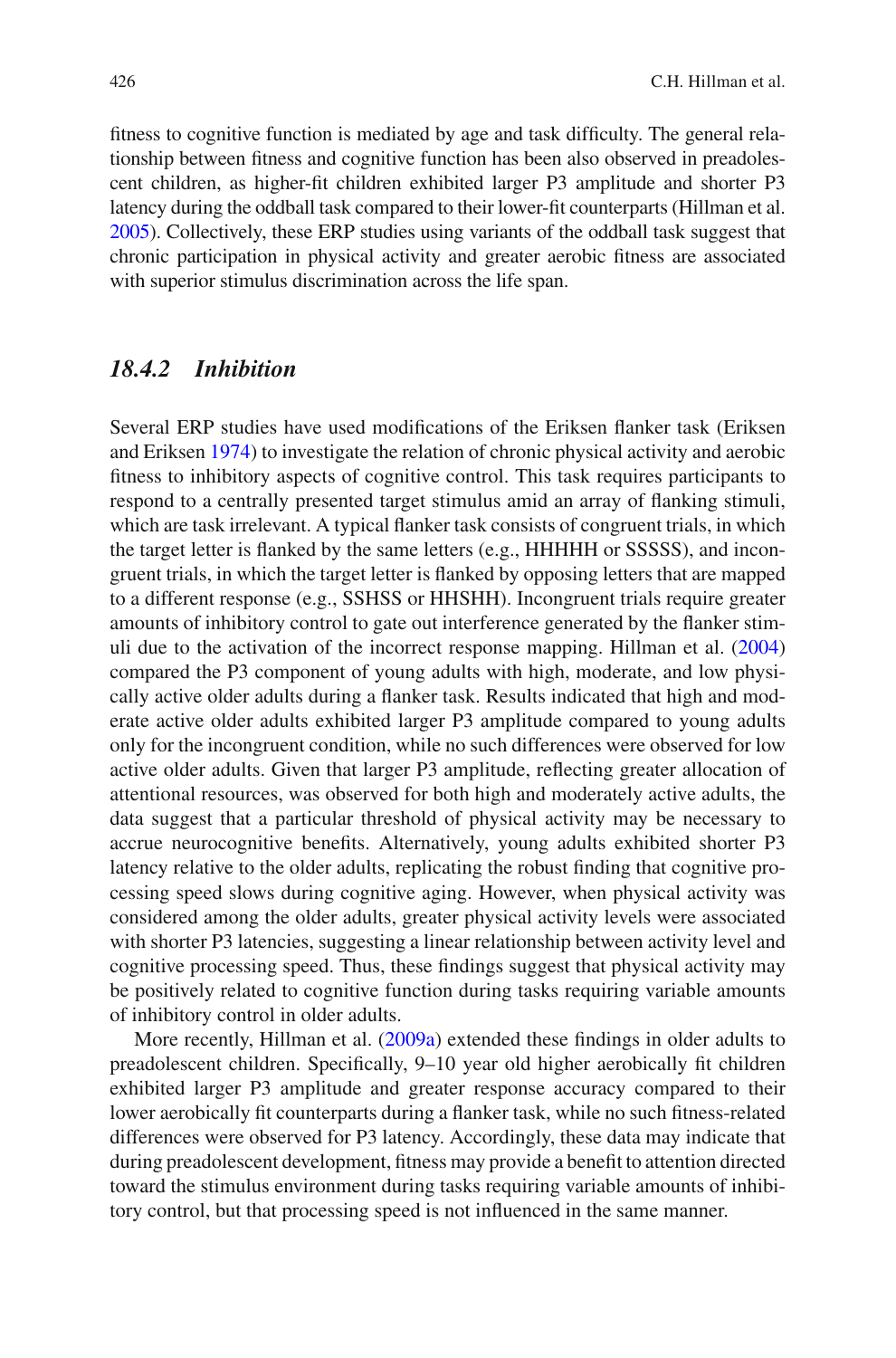It is worth noting that other authors have reported no relation of fitness to P3 indices of cognition in adolescent children during a flanker task (Stroth et al. 2009). However, deeper inspection into the study design yields several possible explanations for this contradiction. First, Stroth et al. ( [2009 \)](#page-26-0) used a median split to bifurcate their sample into higher and lower aerobically fit groups. That is, moderate-fit participants might have been included in both groups, which may blur differences in fitness-related inhibitory function between groups. Second, Stroth et al. (2009) used a modified flanker/Go-NoGo task instead of a more traditional flanker task that has been incorporated into prior ERP studies (Hillman et al. 2004, 2009a; Pontifex et al.  $2011$ ). Specifically, the flanker/Go-NoGo task consisted of eight types of letter arrays (congruent: BBBBB, DDDDD, UUUUU, and VVVVV; incongruent: DDBDD, BBDBB, VVUVV, and UUVUU). Participants were asked to respond to centrally presented "B" and "U" letters, and to withhold their response to centrally presented "D" and "V" letters. As such, the hybrid flanker/Go-NoGo task necessitates greater working memory demands to maintain multiple rule sets, and flexibly allocate and inhibit these rule sets, compared to standard flanker tasks. As described above, the relation of fitness to cognitive function may be mediated by task difficulty (Pontifex et al.  $2009b$ ). Thus, the flanker/Go-NoGo task might have been too difficult for adolescent children to detect subtle differences in inhibitory function between groups (Stroth et al. 2009). Lastly, the P3 component was measured at electrode sites overlying the lateral portions of the central scalp region (Stroth et al. [2009](#page-26-0)). It is well established that P3 amplitude has a topographic maximal amplitude over the midline-parietal region (Polich [2007](#page-26-0)), and most ERP studies have indicated the positive relation of physical activity to the P3 component along midline electrode sites (e.g., Hillman et al.  $2004$ ; Kamijo and Takeda  $2009$ ; Polich and Lardon 1997). Thus, these methodological differences may have accounted for the contradictory findings between Stroth et al.  $(2009)$  and other ERP studies using the flanker task (Hillman et al. 2004, 2009a).

 Finally, other inhibitory control tasks have been used to assess the relation of chronic physical activity to this aspect of cognition. Kamijo and Takeda (2009) observed a positive relation of physical activity to inhibitory control using a spatial priming task (Tipper et al. 1990) in young adults. In this task, a target letter ("O") and a distractor letter ("X") were presented at two of four possible locations simultaneously. Participants were required to respond to the target location and to ignore the distractor location. When the target in the current trial appeared at the distractor location in the previous trial, RTs become longer compared to other trials (Tipper et al. 1990). This effect, which has been termed "negative priming", is considered to reflect inhibitory control to prevent interference from distractors on working memory. In other words, a larger negative priming effect may reflect superior inhibitory control (Kamijo and Takeda 2009). The results indicated that physically active young adults exhibited larger negative priming effects on RT and P3 latency compared to their sedentary peers, suggesting that regular physical activity is associated with inhibitory control processes during young adulthood. Taken together, the majority of ERP studies that have used inhibition tasks to assess the relation of chronic physical activity and/or aerobic fitness to cognition have observed a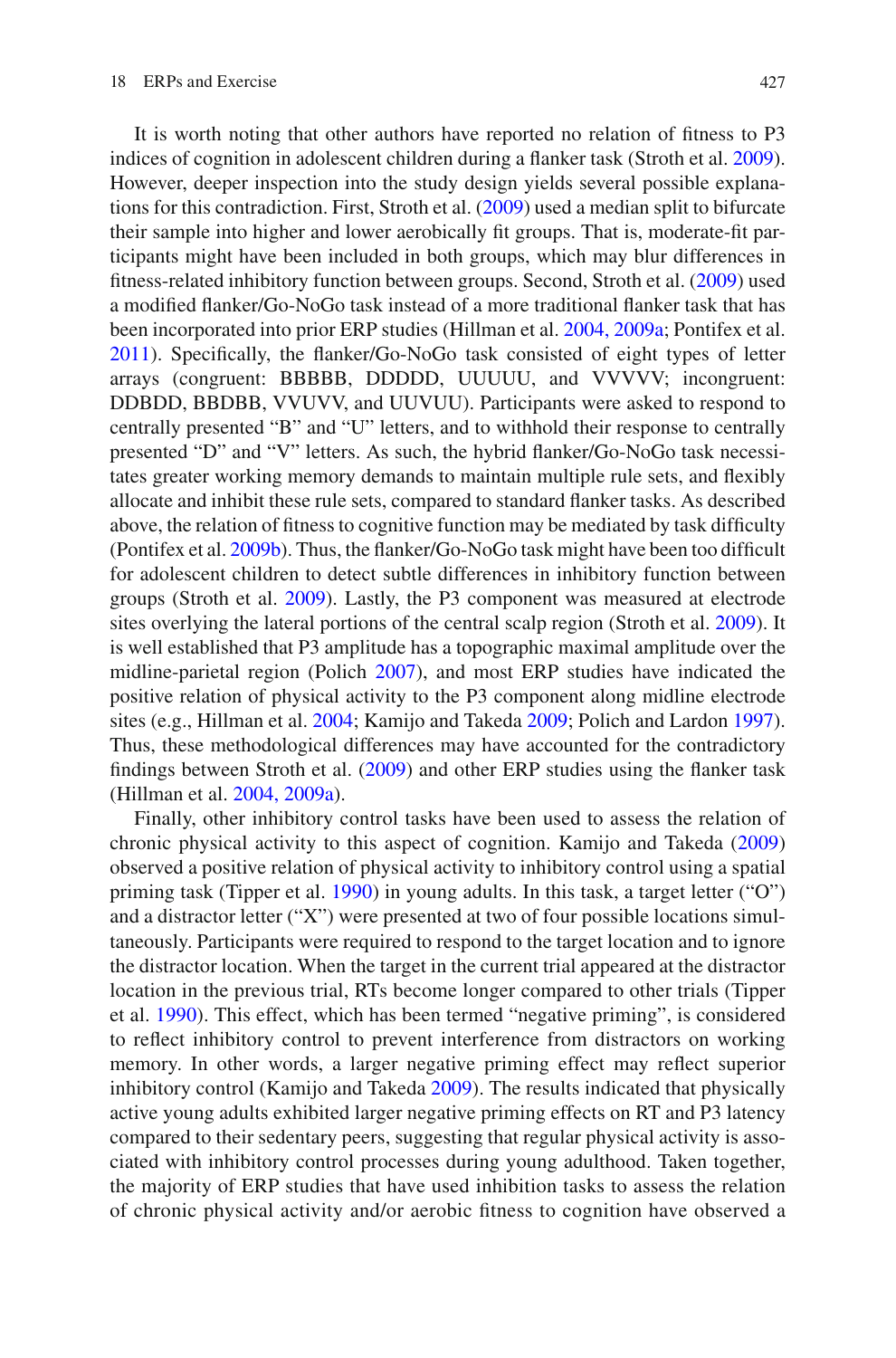positive relation of these variables to inhibitory control across the life span. Despite differences in tasks and age, the majority of studies report similar P3 findings, suggesting a robust relationship between chronic engagement of exercise and this aspect of cognition.

## *18.4.3 Working Memory*

 In addition to the body of research described above that has used stimulus discrimination tasks to examine the allocation of attentional resources, recent research in our laboratory supports a positive relation of physical activity to working memory using a Sternberg task in young adults (Kamijo et al. [2010](#page-24-0)). The Sternberg task requires participants to encode a memory set (S1) containing an array of letters (e.g., XFJTP) and respond whether a single probe (S2; e.g., ??T??) appeared in the encoded array (S1). In this task, greater working memory demands are required to encode and maintain relevant information for larger set sizes. Further, the Sternberg task allows for the measurement of task preparation processes between S1 and S2 with the CNV. Kamijo et al.  $(2010)$  conducted the Sternberg task under differential instructions to respond as accurately as possible or as quickly as possible to manipulate cognitive control demands, because greater allocation of resources is needed during task preparation processes requiring a speeded response (Falkenstein et al.  $2003$ ). Kamijo et al.  $(2010)$  reported significantly smaller frontal tCNV amplitude for higher aerobically fit compared to lower aerobically fit participants during the speed instruction, while no such relationship was observed during the accuracy instruction. From these findings it was proposed that higher aerobically fit individuals might maintain a more constant level of cognitive control irrespective of the task instructions, resulting in more efficient cognitive preparation (i.e., smaller frontal tCNV) during the speed condition compared to lower aerobically fit individuals (Kamijo et al.  $2010$ ). Thus, the CNV findings support a positive relation of chronic physical activity to working memory. Given that preliminary evidence suggests that preadolescent children may derive similar benefits to working memory as a result of increased aerobic fitness (Kamijo et al.  $2011$ ), it would appear that chronic physical activity may be positively associated with working memory irrespective of age.

#### *18.4.4 Action Monitoring*

 Action monitoring is another important aspect of cognitive control. That is, to orchestrate goal-directed behaviors, individuals must monitor and correct response errors during environmental interaction for the maintenance and adaptation of successful task performance. Several studies have employed the ERN to examine the relation of chronic physical activity and aerobic fitness to action monitoring.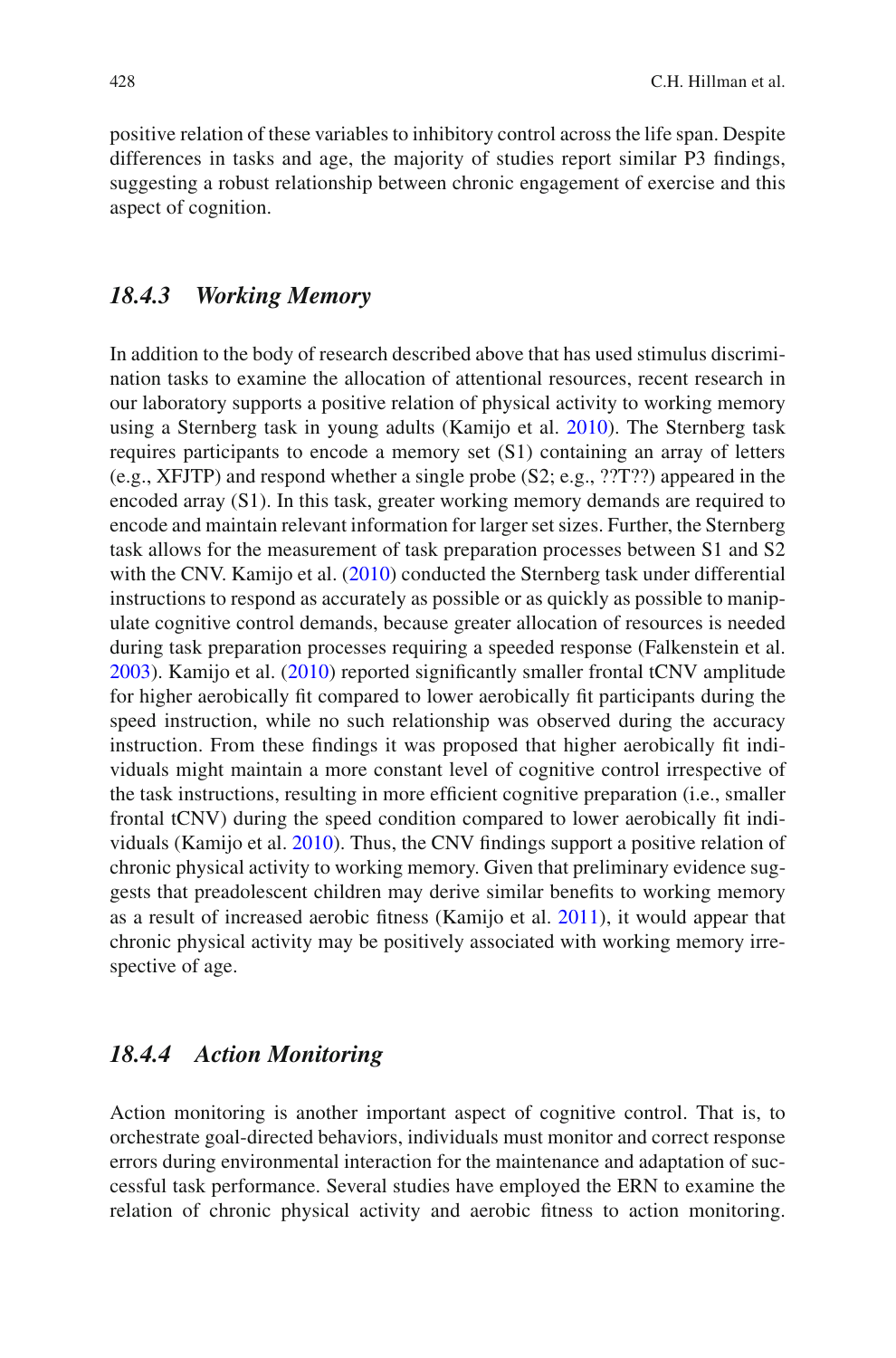Initially, two studies indicated that greater amounts of chronic physical activity participation (Themanson et al. [2006](#page-26-0)) and aerobic fitness (Themanson and Hillman [2006](#page-26-0) ) were associated with smaller ERN amplitude and larger post-error response slowing in young and older adults under speeded task instructions. This relationship has subsequently been observed in preadolescent children, with higher aerobically fit children exhibiting smaller ERN amplitude and greater post-error response accuracy compared to lower aerobically fit children (Hillman et al. [2009a](#page-24-0); Pontifex et al.  $2011$ ). Based on the conflict monitoring theory (Botvinick et al.  $2001$ ; Carter and van Veen 2007), the ACC, which is a neural generator of the ERN (Carter et al. [1998](#page-22-0); Dehaene et al. [1994](#page-23-0); Miltner et al. 2003; van Veen and Carter 2002), monitors response conflict and signals the dorsolateral prefrontal cortex to upregulate cognitive control in support of subsequent environmental interaction. As such, longer RT and greater accuracy on trials following errors are believed to reflect the upregulation of cognitive control via the adoption of a more conservative response set. Thus, smaller ERN amplitude for higher physically active and aerobically fit individuals may reflect a reduction in conflict or a lower threshold in which to begin the cascade of processes required for the upregulation of cognitive control (Hillman et al.  $2009a$ ; Pontifex et al.  $2011$ ; Themanson and Hillman  $2006$ ; Themanson et al. [2006](#page-26-0)).

 Although it would appear that this interpretation is convenient on the surface, a functional magnetic resonance imaging (fMRI) study is consonant with the reduced ERN findings in higher aerobically fit individuals. Colcombe et al. (2004) investigated the relationship between aerobic fitness and brain activity using fMRI using both a cross-sectional assessment and a randomized clinical trial. They showed that higher-fit and aerobically trained older adults exhibited less activation in the ACC, along with greater activation of task-related prefrontal and parietal brain regions during a flanker task. In addition, higher-fit/aerobically trained participants performed better on the flanker task compared to the lower-fit/nonaerobic control older adults (Colcombe et al.  $2004$ ). These results imply that higher aerobically fit, relative to lower aerobically fit, individuals may interact within the stimulus environment using a strategy that is either less dependent on action monitoring or requiring less activation (i.e., reduced ACC activation) to upregulate cognitive control (i.e., increased prefrontal activation) for subsequent behavioral adaptation. Based on these data, it is plausible that the decreased ERN amplitude, which has been localized to the dorsal ACC, may reflect the same differences in cognitive strategy between higher-active/higher-fit individuals and their less active/fit counterparts (Hillman et al. [2009a](#page-24-0); Pontifex et al. 2011; Themanson and Hillman [2006](#page-26-0); Themanson et al. 2006). Collectively, greater levels of physical activity and higher amounts of aerobic fitness may be associated with increased cognitive control, resulting in a lower threshold for detection and signaling of conflict (decreased ERN) and greater response slowing to preserve response accuracy on subsequent trials. Thus, these ERN studies suggest that physical activity has a positive relation with the efficiency of the action monitoring system across the life span and support the positive relation of physical activity and aerobic fitness to cognitive control.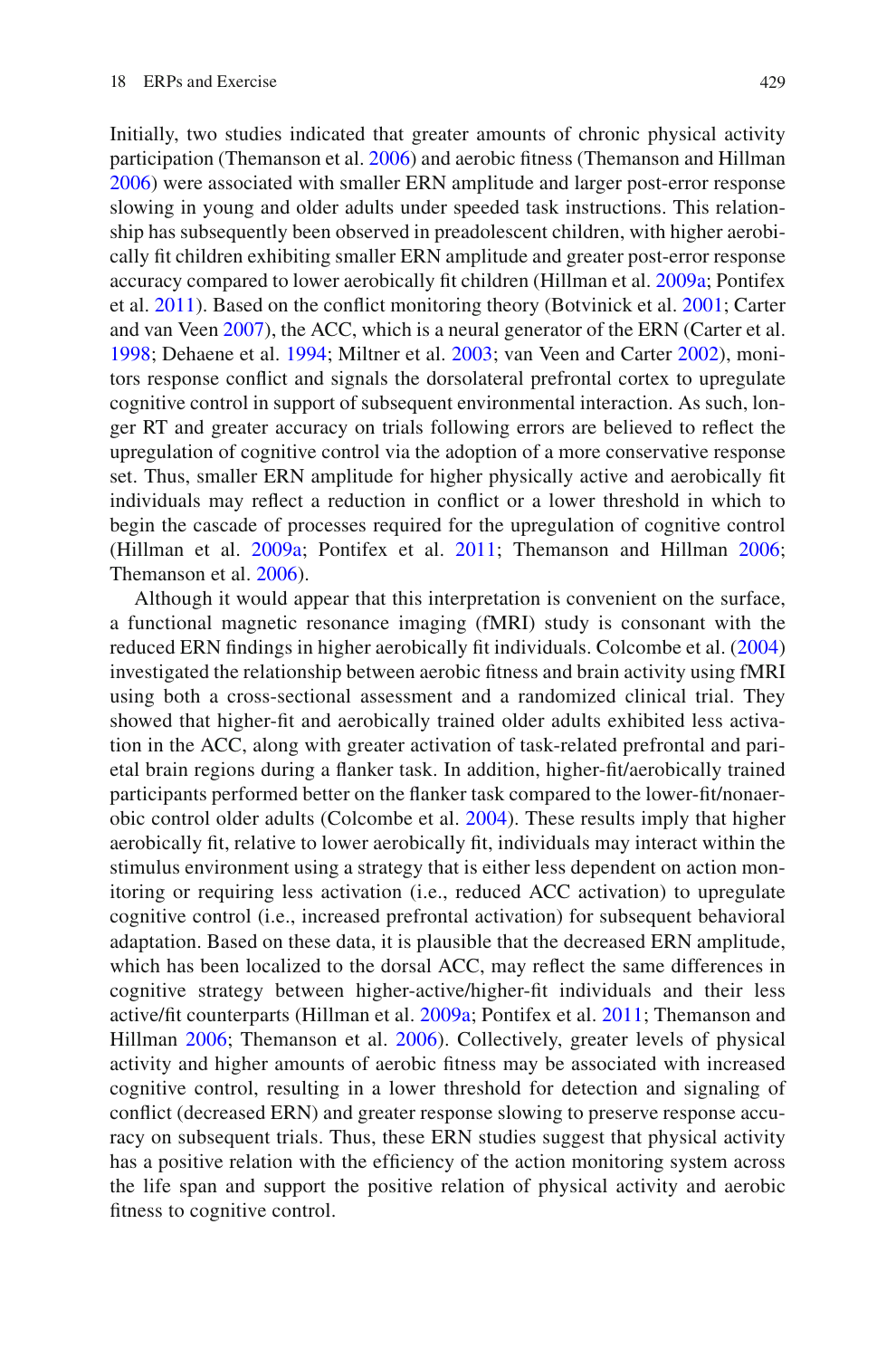### *18.4.5 Cognitive Flexibility*

 It is well established that ERN amplitude is increased when instructions stress response accuracy over response speed, which is thought to reflect the increased salience of the error (Gehring et al. [1993](#page-24-0) ) or increased attentional focus due to the emphasis placed upon correct action (Yeung et al. 2004). That is, it would appear that the instruction to respond as accurately as possible requires greater regulation of cognitive control relative to the speed instruction during action monitoring processes. Themanson et al.  $(2008)$  examined the relationship between aerobic fitness and ERN in young adults with manipulation of task instructions (i.e., accuracy vs. speed instructions). Results showed that greater aerobic fitness was associated with larger ERN amplitude and greater post-error accuracy under the accuracy instruction, whereas no such association was observed under the speed instruction (Themanson et al. 2008). Interestingly, fitness was positively associated with greater modulation of ERN amplitude and post-error accuracy across the task instruction conditions (i.e., accuracy—speed condition; Themanson et al. [2008](#page-26-0)). These results suggest that greater aerobic fitness may be associated with increased cognitive flexibility of action monitoring during tasks requiring variable cognitive demands.

Pontifex et al.  $(2011)$  extended the findings of aerobic fitness to cognitive flexibility in preadolescent children through manipulation of stimulus–response compatibility using a modified flanker task. Specifically, in the compatible stimulus–response condition, participants were required to press a button consonant with the direction of the centrally presented target arrow, whereas in the incompatible stimulus–response condition, participants pressed a button that opposed the direction of the central target arrow. Prior research indicates that the incompatible, relative to the compatible, condition requires greater flexibility in the modulation of cognitive control (Friedman et al.  $2009$ ). Pontifex et al.  $(2011)$  found that higher aerobically fit children could preserve response accuracy across the compatibility conditions, whereas lower aerobically fi t children exhibited decreased response accuracy for the incompatible compared to compatible condition. In addition, higher aerobically fi t children exhibited larger P3 amplitude for the incompatible compared to the compatible condition, while no such a difference was observed for lower aerobically fit children, who exhibited overall smaller P3 responses (Pontifex et al. [2011](#page-26-0)).

Furthermore, higher aerobically fit children exhibited greater modulation of ERN amplitude based on the compatibility conditions, in a manner similar to prior research in adults (Themanson et al. [2008](#page-26-0)). Specifically, higher aerobically fit children had smaller ERN amplitude compared to lower aerobically fit children, suggesting a decrease in response conflict during environmental interaction. However, when manipulation of stimulus–response compatibility was considered, the fitness– ERN relationship was observed for the compatible, but not the incompatible, condition. That is, higher aerobically fit children had reduced ERN amplitude in the compatible condition relative to their lower aerobically fi t peers, replicating prior findings in children (Hillman et al.  $2009a$ ) and adults (Themanson et al.  $2006$ ). However, during the incompatible condition, which requires greater amounts of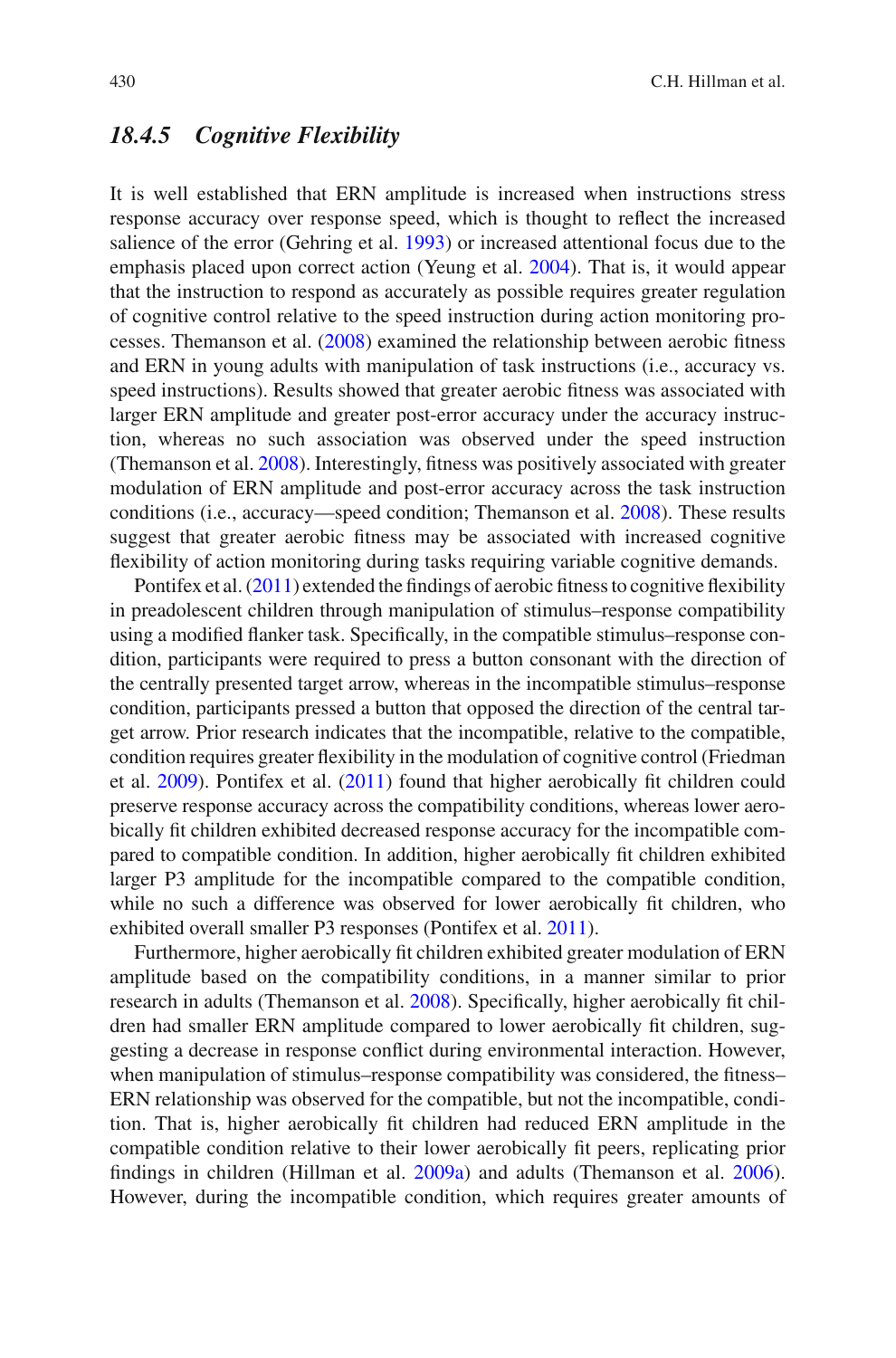cognitive control, higher aerobically fit children had a significantly greater ERN potential that did not differ from lower aerobically fit participants, but differed significantly from the ERN response that they exhibited during the compatible condition. This pattern of results suggests that higher aerobically fit children have a greater capacity to flexibly modulate action monitoring processes based on cognitive control demands to optimize behavioral interactions within the task environment. The modulation of ERN across conditions with greater amounts of fitness is also consistent with the above-mentioned P3 amplitude findings (Pontifex et al.  $2011$ ). These findings imply that higher aerobically fit children may recruit more attentional resources during stimulus engagement and upregulate action monitoring processes to preserve response accuracy for the task condition requiring greater amounts of cognitive control (i.e., incompatible condition). Alternatively, lower aerobically fi t children might not be able to modulate stimulus engagement and action monitoring processes based on cognitive control requirements, which may result in lower response accuracy for the incompatible condition. Taken together, these ERP studies (Pontifex et al.  $2011$ ; Themanson et al.  $2008$ ) suggest that fitness is positively associated with a greater capability to flexibly modulate cognitive control during stimulus engagement and action monitoring processes in adults and children.

 Other research has pursued more traditional means of examining cognitive flexibility as a function of physical activity and fitness. That is, cognitive flexibility requirements have often been manipulated using task-switching paradigms, which require individuals to attend to stimuli in their environment, inhibit response tendencies, hold multiple rule sets in the contents of their working memory, and flexibily execute responses based on the various rule sets. A typical task-switching paradigm consists of homogeneous and heterogeneous task conditions. The homogeneous condition includes a single rule set (i.e., AAAAAA… or BBBBBB…) and requires individuals to make a response based on the stimuli presented. The heterogeneous condition consists of two or more tasks (i.e., multiple rule sets), and requires the individual to flexibly switch between task rules across individual trials (e.g., ABABAB… or AABBAA…). The heterogeneous condition results in longer RT and decreased accuracy compared to the homogeneous condition. The RT difference between homogeneous and heterogeneous conditions has been labeled the "global switch costs" (Bojko et al. [2004](#page-22-0); Rogers and Monsell 1995), which is believed to reflect the demands of maintaining two or more rule sets active in work-ing memory (Kray and Lindenberger 2000; Rogers and Monsell [1995](#page-26-0)).

Hillman et al. (2006) examined the relation of physical activity to working memory and mental flexibility using a task-switching paradigm in both young and older physically active and sedentary adults. Their results indicated that chronically active individuals had shorter P3 latency compared to sedentary individuals for the heterogeneous condition, but not for the homogeneous condition, across age groups. In other words, the relationship between chronic physical activity and cognitive processing speed was only observed for the task condition requiring greater working memory demands and mental flexibility. This finding suggests that physical activity is positively associated with the cognitive control of working memory during mental flexibility tasks. Further,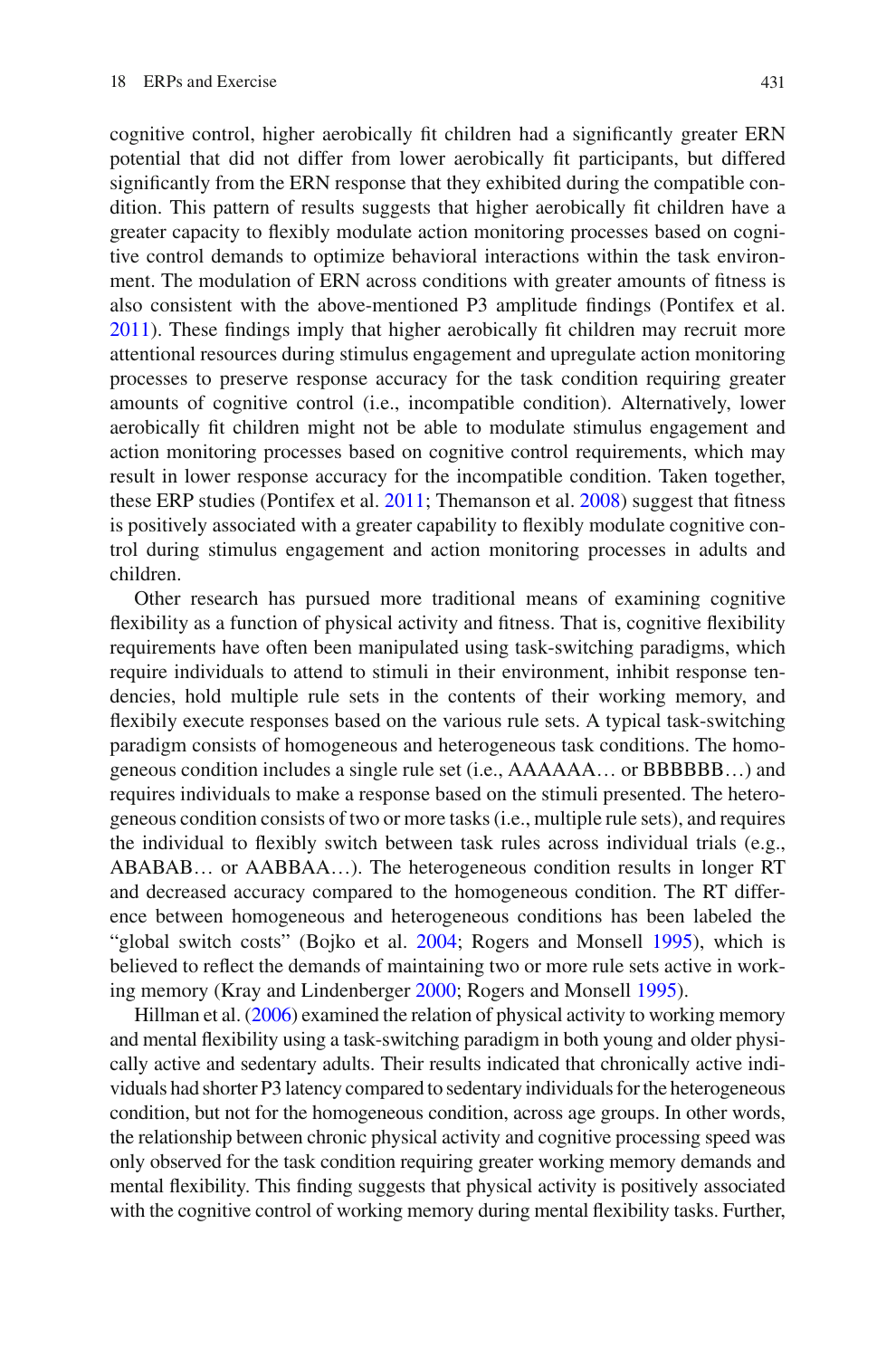Kamijo and Takeda (2010) indicated that chronic physically active young adults had smaller global switch costs compared to sedentary young adults. In addition, sedentary participants exhibited smaller P3 amplitude for the heterogeneous condition relative to the homogeneous condition, whereas such a difference in P3 amplitude was not observed for active individuals (Kamijo and Takeda  $2010$ ). Based on these findings, active individuals may be able to maintain attentional resources toward a stimulus during task conditions requiring variable working memory demands (i.e., the maintenance of working memory during the heterogeneous condition), which in turn may underlie the production of a smaller global switch cost.

 Finally, it should be noted that other researchers have not observed the positive relation of aerobic fitness to cognitive performance using a task-switching paradigm (Scisco et al. 2008). One possible explanation for this discrepancy relates to differences in task difficulty among these ERP studies. That is, Hillman et al.  $(2006)$  used two tasks involving single digit numbers (digits 1–9, excluding 5), in which participants were asked to discern whether the number was greater or lesser than 5 (low/high task), or whether the number was odd or even (odd/even task). Alternatively, Scisco et al. (2008) used four tasks involving double digit numbers (digits 11–99), in which participants were required to judge whether numbers were greater or lesser than 50, whether the numbers were odd or even, whether the sum of two digits was greater or lesser than 10, or whether the sum of the two digits was odd or even. Obviously, task-switching paradigms including four tasks (Scisco et al.  $2008$ ) are more difficult compared to those involving only two tasks (Hillman et al. [2006](#page-24-0)), and as such there may be limits to working memory capacity and the ability to inhibit specific rule sets in favor of executing others, beyond which physical activity cannot influence cognitive performance.

Kamijo and Takeda (2010) analyzed the greater/lesser than task and odd/even tasks separately during the above-mentioned task-switching paradigm with two tasks, because task difficulty differed between the two tasks, as the greater/lesser than task exhibited shorter RT and greater accuracy (i.e., easier) compared to the odd/ even task. Further, they found a selective relation of chronic physical activity to RT and P3 amplitude as a function of cognitive control demands only for the greater/ lesser than task (Kamijo and Takeda 2010). From these findings, and coupled with the well-established findings that the P3 component is sensitive for task difficulty (McCarthy and Donchin  $1981$ ; Polich [1987](#page-26-0); Pontifex et al.  $2009a$ , b), it is plausible that task difficulty may interact with the relationship between chronic physical activity and neurocognitive performance during tasks requiring mental flexibility. Accordingly, the null relationship between aerobic fitness and cognitive performance in Scisco et al.  $(2008)$  may be due to the difficulty of their task-switching paradigm. Thus, the relation of chronic physical activity to task difficulty should be explored further to better elucidate the cognitive health benefits to mental flexibility.

## *18.4.6 Summary*

 Previous ERP studies reviewed herein used various types of cognitive tasks to explore the general and selective relationship between chronic physical activity and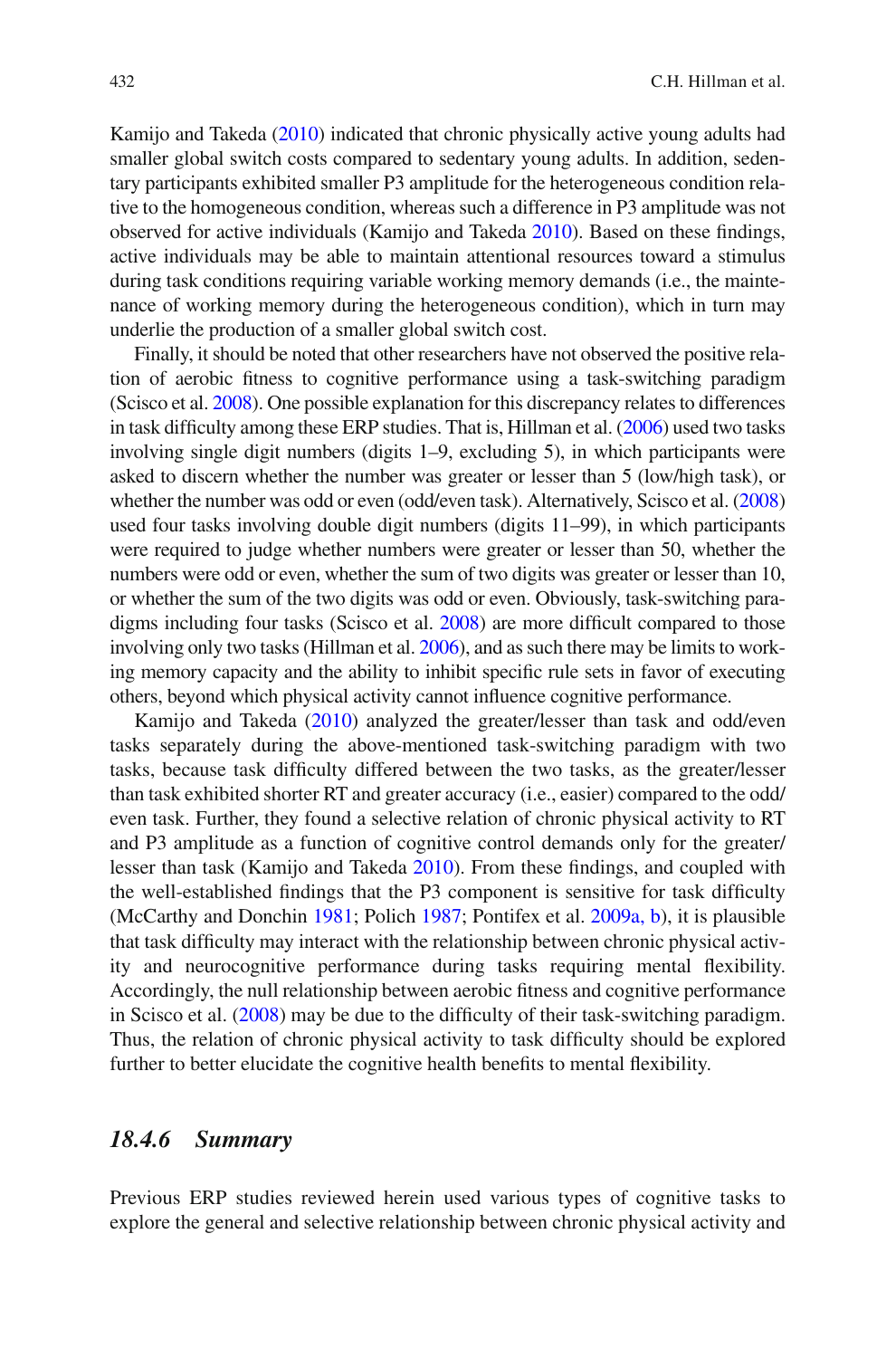cognitive function based on the manipulation of cognitive control requirements. Overall, it would appear that greater participation in physical activity and higher amounts of aerobic fitness are associated with overall superior cognitive function. However, this overall positive relation appears selectively and disproportionately larger for tasks or task components requiring greater amounts of cognitive control. Lastly, although the dataset comprising the relation of physical activity/aerobic fitness to cognitive control is not extensive, the ERP studies reviewed herein have been, for the most part, consonant in suggesting a positive relation with the various aspects of cognitive control irrespective of age.

# **18.5 The Acute Effects of Single Bouts of Physical Activity on ERPs**

 Given the apparent link between chronic physical activity and cognition discussed above, a growing body of research has been focused on elucidating how a single acute bout of physical activity may serve to modulate cognitive processes. However, an important distinction must be made with regard to acute exercise investigations, which separate the time during which cognition is assessed. That is, to better understand the influence of a single acute bout of physical activity on cognition one must separate those investigations, which have assessed cognition *during* physical activity from those that have assessed cognition *following* physical activity participation.

# *18.5.1 Neuroelectric Changes in Cognition Following a Single Acute Bout of Physical Activity*

 Within the small body of research that has investigated the transient after-effects of a single acute bout of physical activity in adults, findings suggest a beneficial in fluence on a variety of cognitive functions (Brisswalter et al. [2002](#page-22-0); Lambourne and Tomporowski [2010](#page-25-0); Tomporowski 2003b), with a disproportionately larger benefit for tasks or task components requiring greater cognitive control demands (Hillman et al. [2003, 2009b](#page-24-0); Pontifex et al. 2009a). These findings are consonant with previous research into the effects of acute exercise on cognition in children, with improvements in cognition observed for both simple and choice RT tasks (Ellemberg and St-Louis-Deschênes 2010), aspects of concentration (Caterino and Polack 1999; Mahar et al. [2006](#page-25-0); McNaughten and Gabbard [1993](#page-25-0)), mathematics (Gabbard, and Barton [1979](#page-24-0)), brief tests of academic achievement (Hillman et al. [2009b](#page-24-0)), and inhibitory control (Hillman et al. 2009b) following participation in single acute bouts of structured physical activities lasting at least 20 min. However, to date, only a handful of previous investigations have examined the aftereffects of a single acute bout of aerobic exercise on neuroelectric indices of cognition.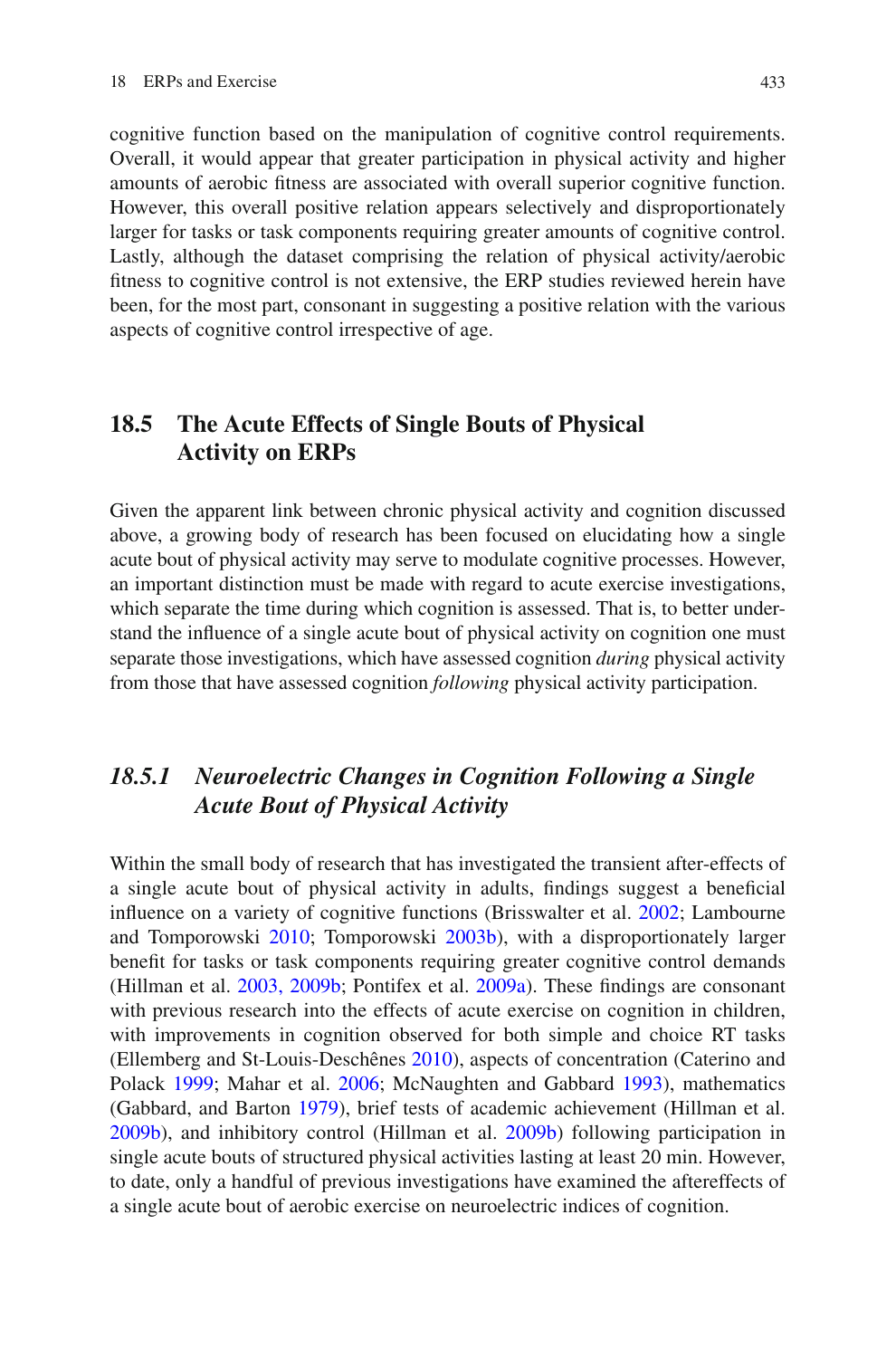## *18.5.2 Stimulus Discrimination*

At first glance, investigations that have assessed the influence of single acute bouts of exercise on stimulus discrimination processes using oddball tasks appear to demonstrate conflicting findings. However, a clearer picture emerges when these findings are considered relative to the intensity of the aerobic exercise bout. Specifically, Kamijo et al. (2004) examined the extent to which the relative intensity of a single acute bout of exercise might differentially influence the P3 component in a sample of college-aged young adults performing a Go task (similar to an oddball task). Findings from this investigation revealed an increase in P3 amplitude only following an acute bout of moderate intensity aerobic exercise, while very light and very high intensity acute exercise did not modulate P3 amplitude (Kamijo et al. 2004). Similarly, Nakamura and colleagues (1999) observed increased P3 amplitude in response to an auditory oddball task following a 30 min acute bout of moderately intense exercise relative to baseline. However, investigations that have assessed the influence of high intensity and maximal intensity aerobic exercise on stimulus discrimination have largely observed no acute exercise-induced modulations of P3 amplitude (Duzova et al. 2005; Yagi et al. [1999](#page-27-0)), save for one noted exception (Magnié et al.  $2000$ ). That is, Magnié et al.  $(2000)$  examined a sample of collegeaged young adults at rest and following a maximal graded exercise test on a cycle ergometer in response to an auditory oddball task. Findings from this investigation revealed larger P3 amplitude and shorter P3 latency following a single acute bout of maximal exercise, in contrast to the findings of Duzova et al.  $2005$ . It is unclear why these investigations demonstrated conflicting findings; however, given the limited body of research to date, future research will further elucidate the relationship of acute exercise intensity and stimulus discrimination. Despite the lack of consensus for high intensity exercise, the extant literature on single acute bouts of physical activity and stimulus discrimination indicates that moderate intensity exercise is bene ficial to neuroelectric indices reflecting the allocation of attentional resources in the service of stimulus discrimination.

## *18.5.3 Inhibition*

 Of any cognitive process, inhibition has been the most studied in the acute exercise literature (e.g., Hillman et al. [2003, 2009b](#page-24-0); Kamijo et al. [2004, 2007, 2009](#page-24-0)) and relates to the ability to act on the basis of choice rather than impulse (Davidson et al. 2006). The first investigation of the influence of acute exercise on neuroelectric indices of inhibition was conducted by Hillman et al.  $(2003)$ , who assessed inhibitory control using a modified flanker task at rest and following a 30 min bout of aerobic exercise at an intensity of 80–85% of maximum heart rate in a sample of 20 college-aged young adults. Findings revealed that following exercise, participants exhibited an increased allocation of attentional resources as indexed by larger P3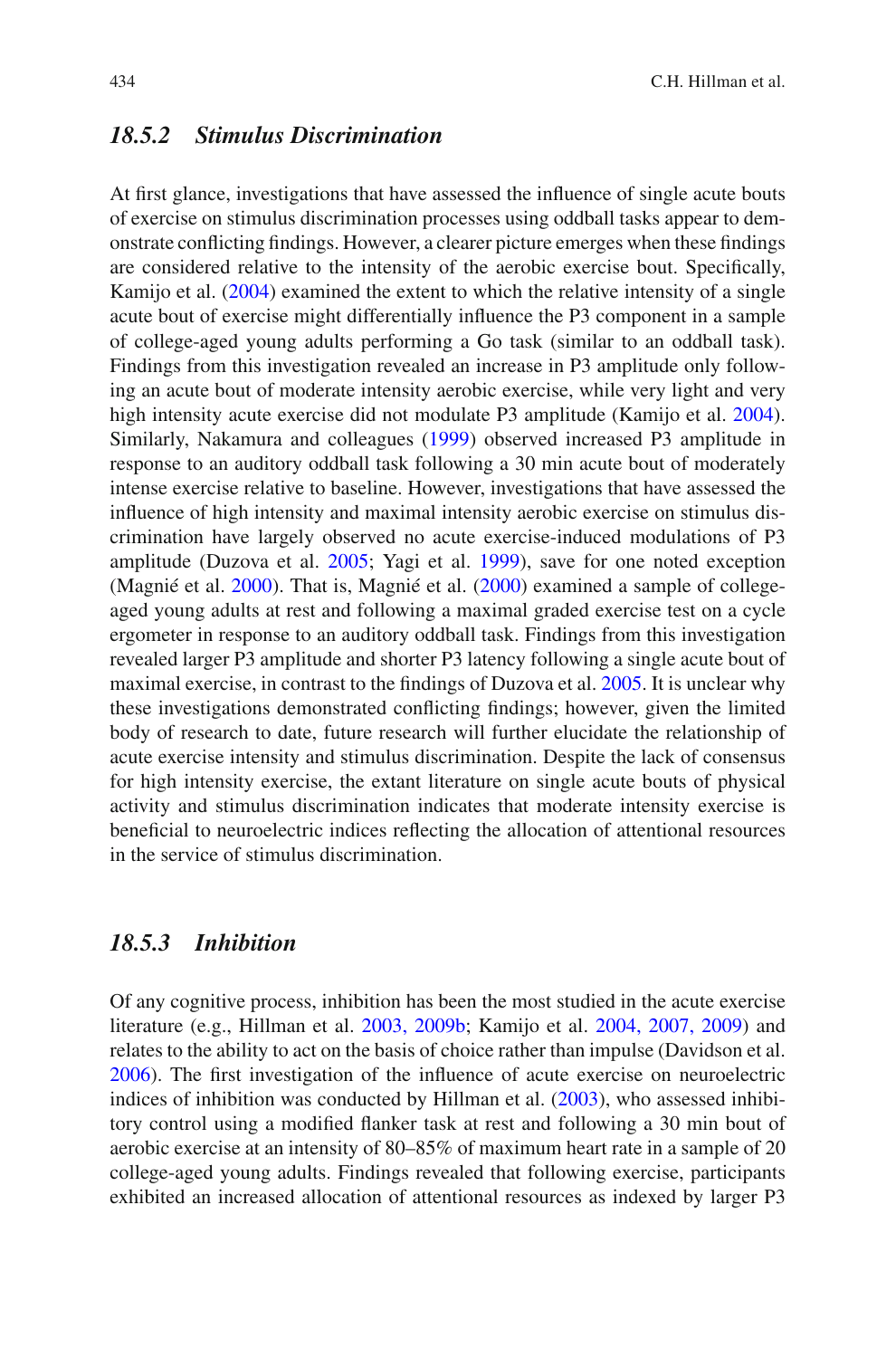amplitude. Further, reduced interference was found for the task condition requiring greater amounts of cognitive control, as indexed by nonsignificant differences in P3 latency across the neutral and incongruent trials following exercise. This effect was not observed during rest, as the incongruent condition elicited longer P3 latency relative to the neutral condition. Accordingly, these findings were the first to demonstrate that single bouts of aerobic exercise had acute and transient effects on neuroelectric processes underlying inhibitory control through an increase in the allocation of neuroelectric resources and alterations in cognitive processing and stimulus classification speed (Hillman et al. 2003).

Building from this investigation Kamijo et al. (2007) assessed the extent to which the relative intensity of an acute aerobic exercise bout modulated these neuroelectric processes underlying inhibitory control. Specifically, Kamijo et al. (2007) examined neuroelectric changes in response to a modified flanker task in a sample of 12 college-aged young adults during a resting baseline session, and following light (at an rating of perceived exertion [RPE] of 11), moderate (at an RPE of 13), and hard (at an RPE of 15) cycling. Although no behavioral differences were observed, findings from this investigation revealed increased P3 amplitude following light and moderate aerobic exercise with no changes following hard exercise relative to the resting baseline condition (Kamijo et al. [2007](#page-24-0)). Further, replicating Hillman et al. (2003), Kamijo et al. (2007) observed selectively shorter P3 latencies for incongruent trials across light, moderate, and hard exercise conditions.

Additional support for the beneficial effects of acute exercise on neurocognitive processes has been garnered from other research employing a different inhibitory control task. Specifically, Kamijo et al.  $(2004)$  examined the influence of a single bout of aerobic exercise on the P3 component in college-aged young adults in response to a NoGo task following very light, moderate, and very hard exercise intensities. Findings revealed that larger P3 amplitude was observed for the NoGo condition, which requires aspects of response inhibition, following an acute bout of moderate intensity aerobic exercise, an effect that was not observed following very light or very hard intensity exercise. Accordingly, these findings (Hillman et al. 2003; Kamijo et al. 2004, 2007) indicate that in college-aged young adults, an increase in the allocation of attentional resources (i.e., larger P3 amplitude) occurs following single bouts of light to moderate intensity aerobic exercise, while facilitations of cognitive processing and stimulus classification speed occur following aerobic exercise of any intensity.

 To date only two investigations have assessed neuroelectric indices of cognition in response to inhibitory control tasks in participant populations other than college-aged young adults. Kamijo et al. (2009) assessed the influence of acute aerobic exercise on cognition in a sample of 12 older adults relative to 12 collegeaged young adults. Participants completed the modified flanker task at rest and again following 20 min of light exercise at an intensity of 55% of heart rate max, and moderate exercise at an intensity of 74% of heart rate max. Findings from this investigation replicated findings from Hillman et al. (2003) and Kamijo et al. (2007) with increased P3 amplitude following moderately intense exercise in young adults, while no such effect was observed for older adults. Interestingly,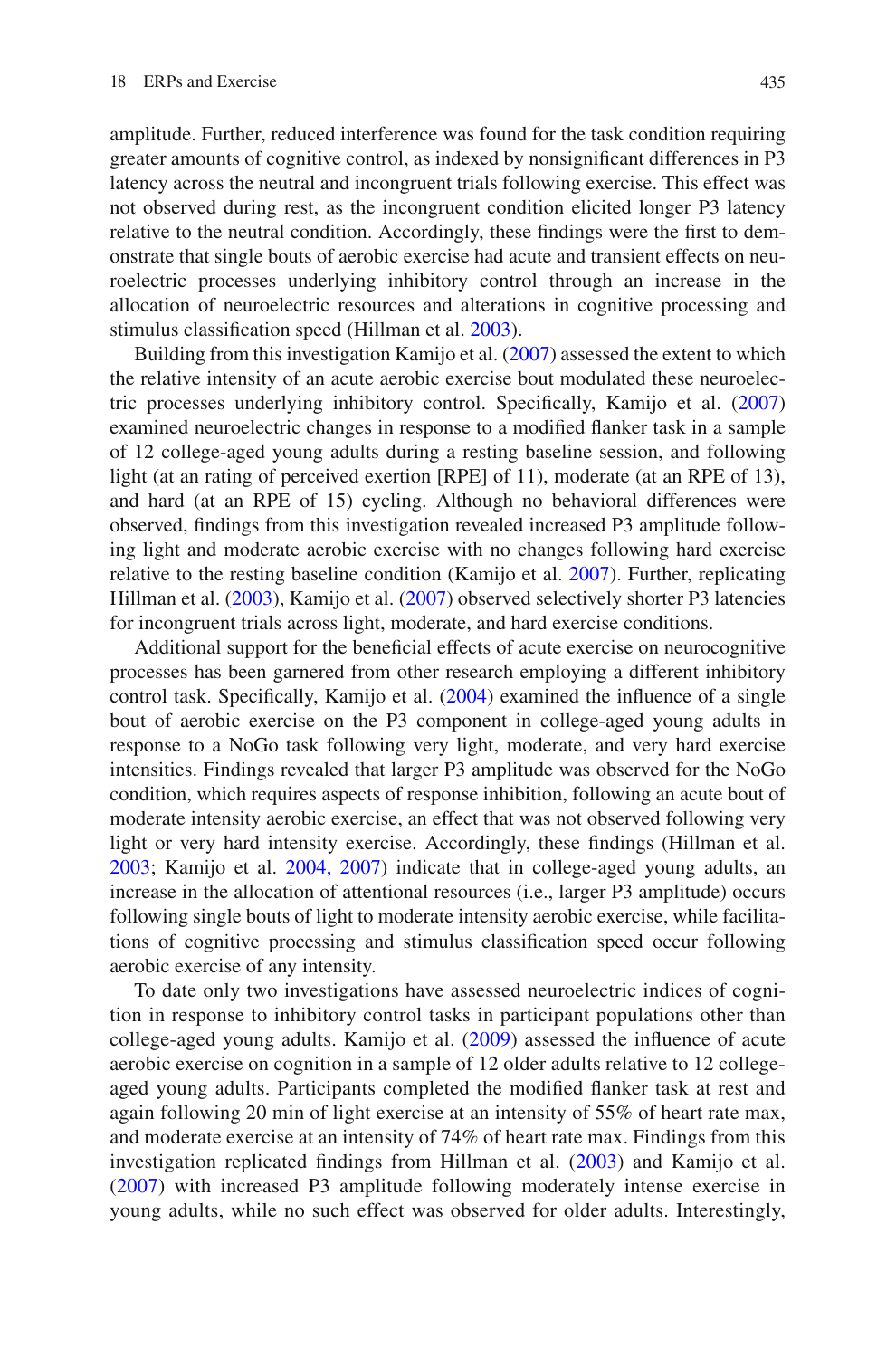regardless of age and exercise intensity shorter P3 latency was observed following exercise relative to rest. Accordingly, these findings suggest that mechanisms underlying the effects of acute exercise on the allocation of attentional resources may be age-dependent, while cognitive processing speed is enhanced by short duration exercise regardless of age.

 Although the majority of research on acute exercise and cognition has focused on adult populations, a more recent focus has been on pediatric populations. Reviews of early behavioral studies testing this relationship suggest that school age children also may derive cognitive benefits from physical activity participation (Sibley and Etnier [2003](#page-26-0) ; Tomporowski [2003a](#page-27-0) ) . Accordingly, Hillman et al. ( [2009b](#page-24-0) ) assessed the extent to which improvements in cognition following a single acute bout of moderate intensity aerobic exercise effect both basic (i.e., laboratory tests) and applied (i.e., scholastic performance) aspects of cognition in preadolescent children. Findings from this investigation revealed that following a single 20 min bout of moderately intense treadmill walking, relative to seated rest, children exhibited improved response accuracy to a modified flanker task, had selectively larger P3 amplitudes only for incongruent trials, and performed better on the reading subtest of the Wide Range Achievement Test—3rd edition (Hillman et al. [2009b](#page-24-0)). Collectively, these findings indicate a positive effect of single acute bouts of aerobic exercise on inhibitory aspects of cognitive control, which appear to relate to facilitations in attentional resource allocation in an age- and exercisedependent manner, while cognitive processing and stimulus classification speed appears to more generally be influenced. Lastly, although evidence is sparse, preliminary results suggest that single acute bouts of exercise may serve to benefit scholastic performance, and thus may be an important consideration for educational practices.

## *18.5.4 Action Monitoring*

 Although the majority of previous investigations on acute exercise and neuroelectric indices of cognitive control have focused on the stimulus-locked P3 component, only a single study has investigated the effect of acute exercise on response-locked action monitoring processes as indexed by the ERN component. Themanson and Hillman  $(2006)$  examined action monitoring processes in response to a flanker task in a sample of college-aged young adults. Findings revealed no relationship between 30 min of moderate intensity aerobic exercise and neuroelectric indices of action monitoring (Themanson and Hillman  $2006$ ). Thus, these findings suggest that acute exerciseinduced changes in neuroelectric processes underlying cognitive control are selective to the allocation of attentional resources and appear to be unrelated to action monitoring processes. It is important to note, however, that this investigation only assessed college-aged young adults who collectively were performing the flanker task at an accuracy level above 90%, which allowed for a relatively small number of error trials in which to observe modulation of the ERN. Thus, further research is necessary to better understand the effects of single acute bouts of exercise on action monitoring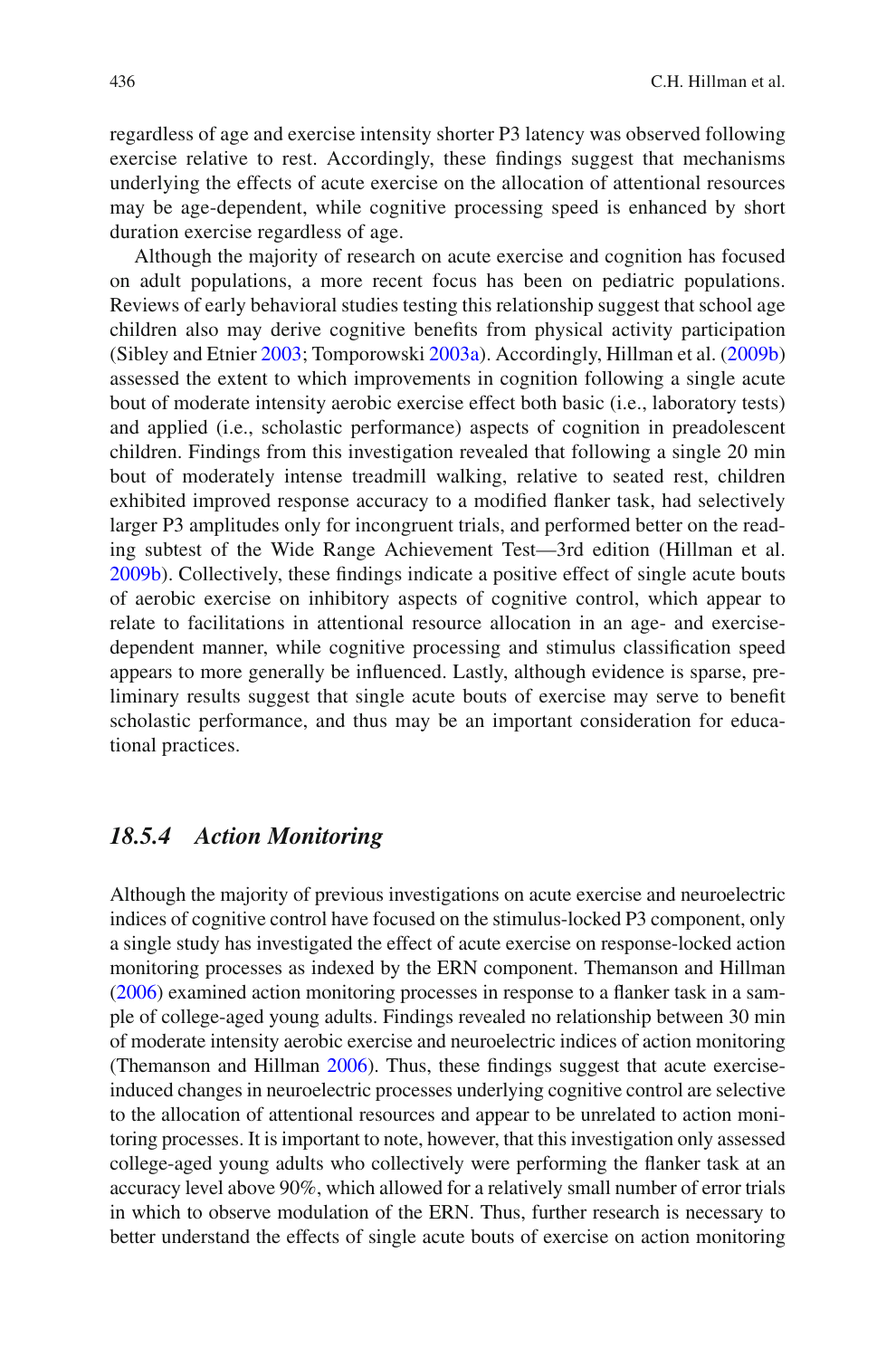

**Fig. 18.4** Characterization of the influence of relative exercise intensity on P3 amplitude (*left*) and latency (*right*) following participation in a single bout of short duration aerobic physical activity. Points indicate individual effect sizes by cognitive task; bars indicate mean effect size for each exercise intensity range

processes under conditions allowing a greater number of errors to achieve a more robust index of the neuroelectric indices underlying action monitoring.

### *18.5.5 Summary*

Collectively, findings from these investigations have suggested that a 20–30 min bout of aerobic exercise generally serves to increase the allocation of attentional resources (as indexed by larger amplitude of the P3 component), and facilitates cognitive processing and stimulus classification speed (as indexed by shorter latency of the P3 component) across a number of cognitive tasks. Further, as illustrated in Fig. 18.4 , these exercise-induced enhancements in cognition appear to relate to the relative exercise intensity (in a curvilinear fashion). Based on visual inspection of the studies described herein (see Fig. 18.4 ), the greatest enhancements in the amplitude of the P3 component appear following exercise at an intensity between 50 and 65% of maximal heart rate; however, clear exceptions to this rule exist (see Hillman et al. [2003 \)](#page-24-0) . Although it should be noted that this optimal intensity may be task dependent with more cognitively demanding workloads requiring more strenuous exercise intensity. Alternatively, enhancements in the latency of the P3 component appear to relate linearly to the intensity of the exercise bout.

# *18.5.6 Neuroelectric Changes in Cognition During a Single Acute Bout of Physical Activity*

Although the research discussed previously has highlighted the beneficial effects of both chronic and acute physical activity participation on neuroelectric and behavioral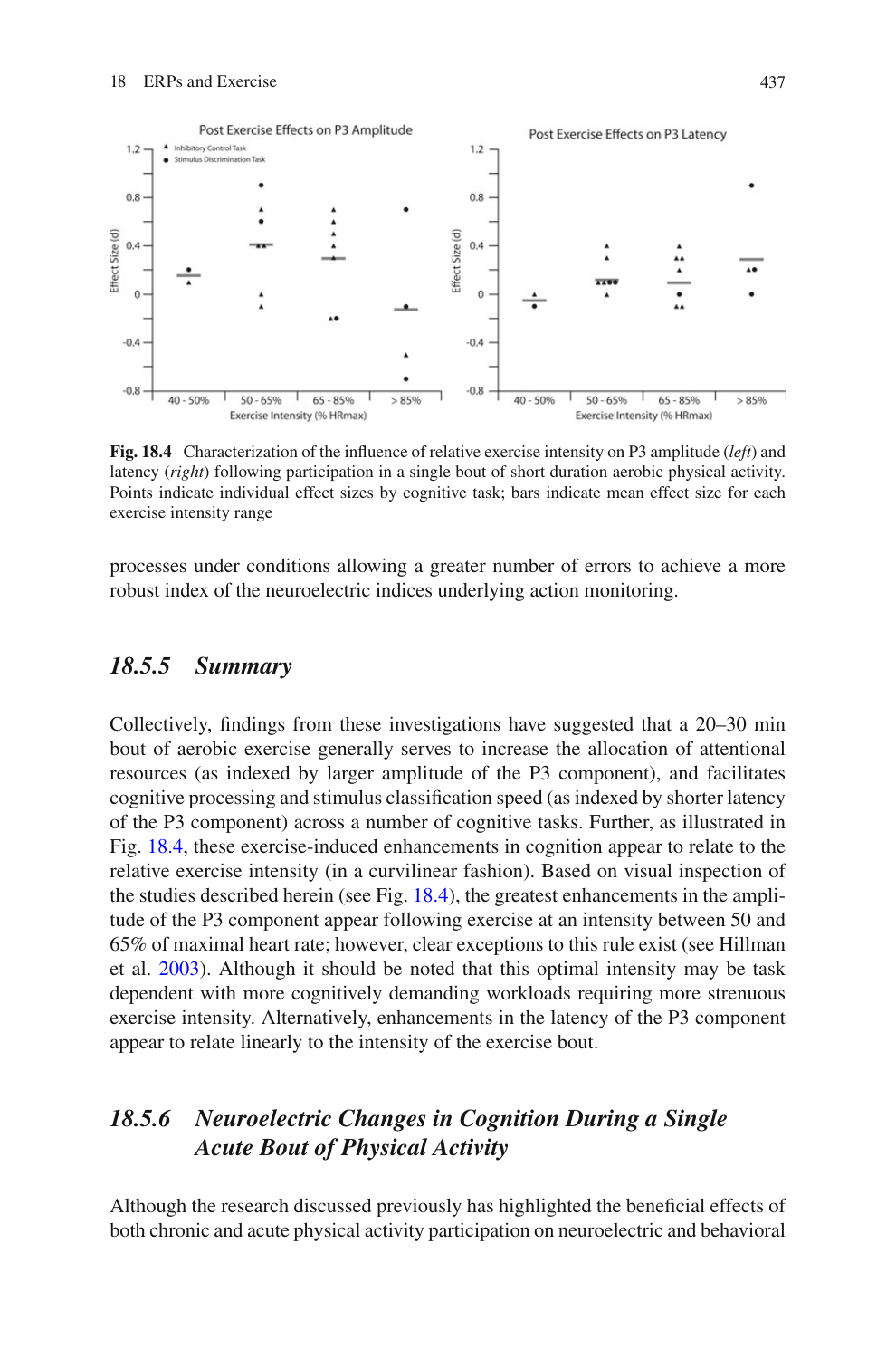indices of performance, it is important to note that a growing body of research suggests that transient decrements in cognition may occur during acute physical activity participation. Specifically, during moderately intense aerobic exercise, behavioral assessments have observed an impairment in perception (Paas and Adam 1991) and cognitive control (Dietrich and Sparling [2004](#page-23-0)). Alternatively, other researchers have observed a facilitation in performance on tasks of decision making (Arcelin et al. [1998](#page-22-0); Davranche and Audiffren [2004](#page-23-0); Paas and Adam [1991](#page-26-0)) and response conflict (Davranche and McMorris 2009). The application of neuroimaging techniques may provide additional insight into these conflicting results; however to date, relatively few investigations have assessed changes in the cognitive processes underlying these behavioral changes in performance during acute exercise. This, in part, may be due to the additional noise (artifact) that is associated with the gross motor movement inherent in physical activity behaviors. Recent technological advancements using "dry" electrodes and careful methodological techniques (see Pontifex and Hillman [2008](#page-26-0) for further discussion), however, will allow future researchers greater access to apply these neuroimaging methods to assess changes in cognition during exercise. Thus far, only two investigations have assessed changes in neuroelectric indices of cognition during short duration aerobic exercise. Although both of these investigations have assessed the P3 component, they each assessed a different aspect of cognition.

### *18.5.7 Stimulus Discrimination*

Yagi et al. (1999) assessed how stimulus discrimination processes may be modulated during 10 min of aerobic exercise at a workload equivalent of 65–75% of agepredicted maximum heart rate in a sample of 24 college-aged young adults. To reduce the potential influence of the gross motor movement of exercise, participants exercise on a recumbent cycle ergometer while completing auditory (1,000 Hz nontarget tone and 2,000 Hz target tone) and visual (white "X" nontarget stimulus, white "O" target stimulus) oddball tasks. Findings from this investigation revealed that during exercise, participants exhibited smaller P3 amplitude and shorter P3 latency for both the auditory and visual oddball tasks, relative to pre-exercise measures (Yagi et al. [1999](#page-27-0) ) . Although some methodological confounds exist with regard to potential practice effects, these findings suggest that the capacity to allocate attentional resources may be reduced during aerobic exercise, but the processing of environmental information may be facilitated.

## *18.5.8 Inhibition*

Pontifex and Hillman  $(2007)$  assessed the influence of moderately intense aerobic exercise on inhibitory control using a modified flanker task (Eriksen and Eriksen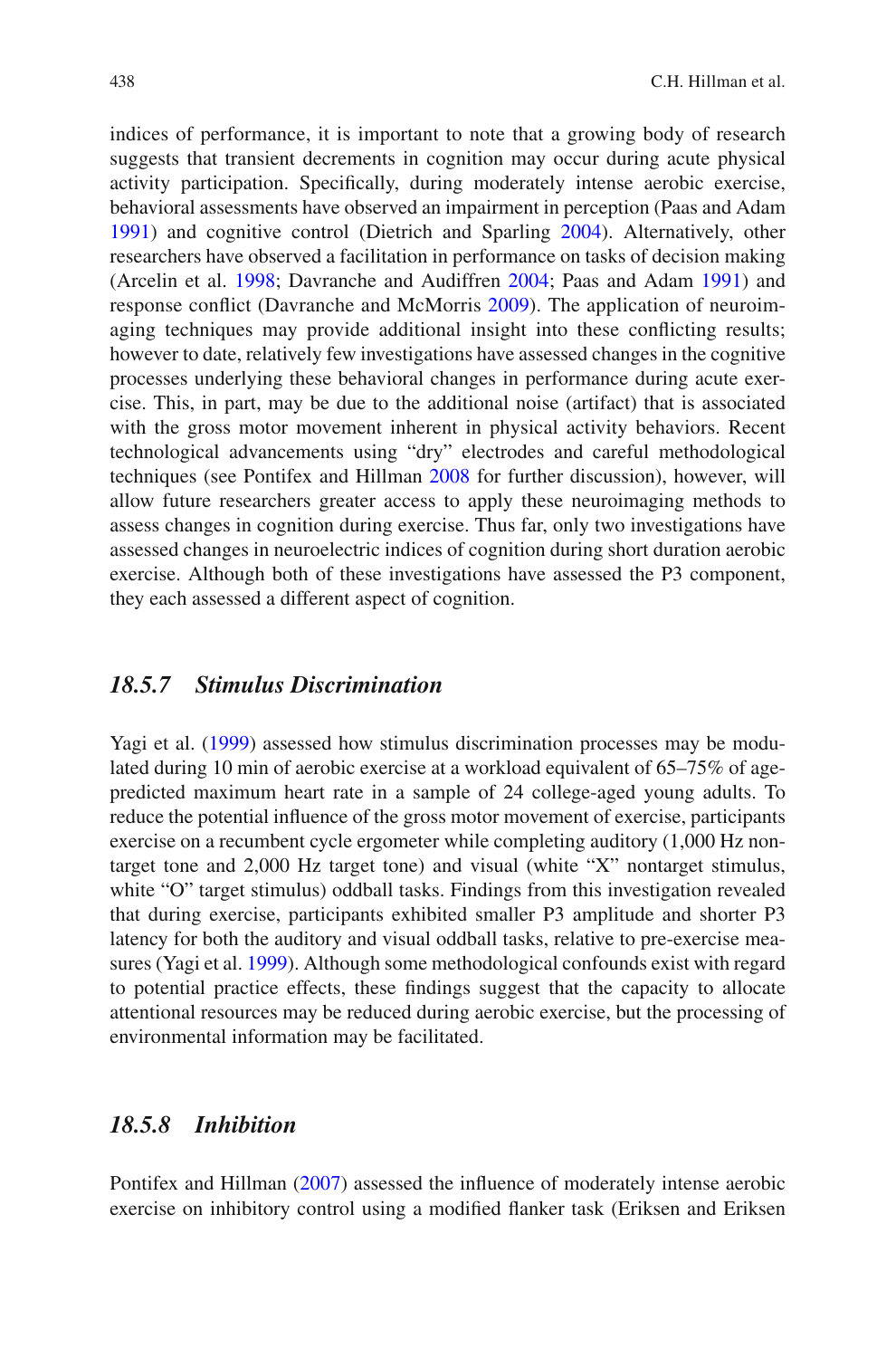[1974 \)](#page-23-0) in a sample of 41 college-aged young adults. Participants completed counterbalanced conditions of rest and 6.5 min of steady-state exercise on a cycle ergometer at 60% of their maximum heart rate. Findings from this investigation revealed an increase in P3 amplitude over bilateral frontal electrode sites as well as a global increase in P3 latency during exercise relative to rest. Further, Pontifex and Hillman  $(2007)$  assessed the influence of aerobic exercise on earlier ERP components. Specifically, the N1, P2, and N2 components were assessed, which relate to aspects of visual discrimination (Luck [1995](#page-25-0); Vogel and Luck 2000), selective attention (Talsma and Kok  $2001$ ), and response inhibition (Ridderinkhof et al.  $2002$ ), respectively. During exercise, Pontifex and Hillman (2007) observed a parietal reduction in N1 amplitude, increased fronto-central P2 amplitude, and global reductions in N2 amplitude, relative to seated rest. Accordingly, these findings suggest that during aerobic exercise participants experienced a decreased ability to visually discriminate stimuli (N1 amplitude), which requires an increase in selective attention  $(P2$  amplitude), and results in reductions in response conflict  $(N2$  amplitude). These earlier neural inefficiencies thus necessitate a greater allocation of attentional resources toward stimulus engagement (P3 amplitude) and further relate to delays in stimulus evaluation and classification speed  $(P3$  latency). As an extension of these deficits in stimulus acquisition and cognitive processing, participants exhibited behavioral deficits during exercise in response to the incongruent trials, which place greater demands on inhibitory control. Together, these data suggest that the neural inefficiencies that occur during exercise may only manifest as behavioral deficits when the cognitive load is high, with lower cognitive loads seemingly unaffected when measured via overt indices of task performance.

## *18.5.9 Summary*

 Given the small and disparate body of literature to date, which has examined modulations in neuroelectric indices of cognition that occur during exercise, it is difficult to make broad generalizations. However, these findings do provide preliminary evidence to suggest that the neural networks underlying aspects of cognition may be differentially influenced during physical activity participation. Thus, future investigations assessing this relationship must be particularly cognizant of the nature of the task to be utilized.

## **18.6 Future Directions**

With few exceptions (Dustman et al. [1990](#page-23-0); Polich and Lardon [1997](#page-26-0)), the vast majority of research on the relation of both chronic and acute exercise to neuroelectric indices of cognition has occurred during the last decade. As such, this field is in its infancy, and there are a number of directions that warrant future consideration.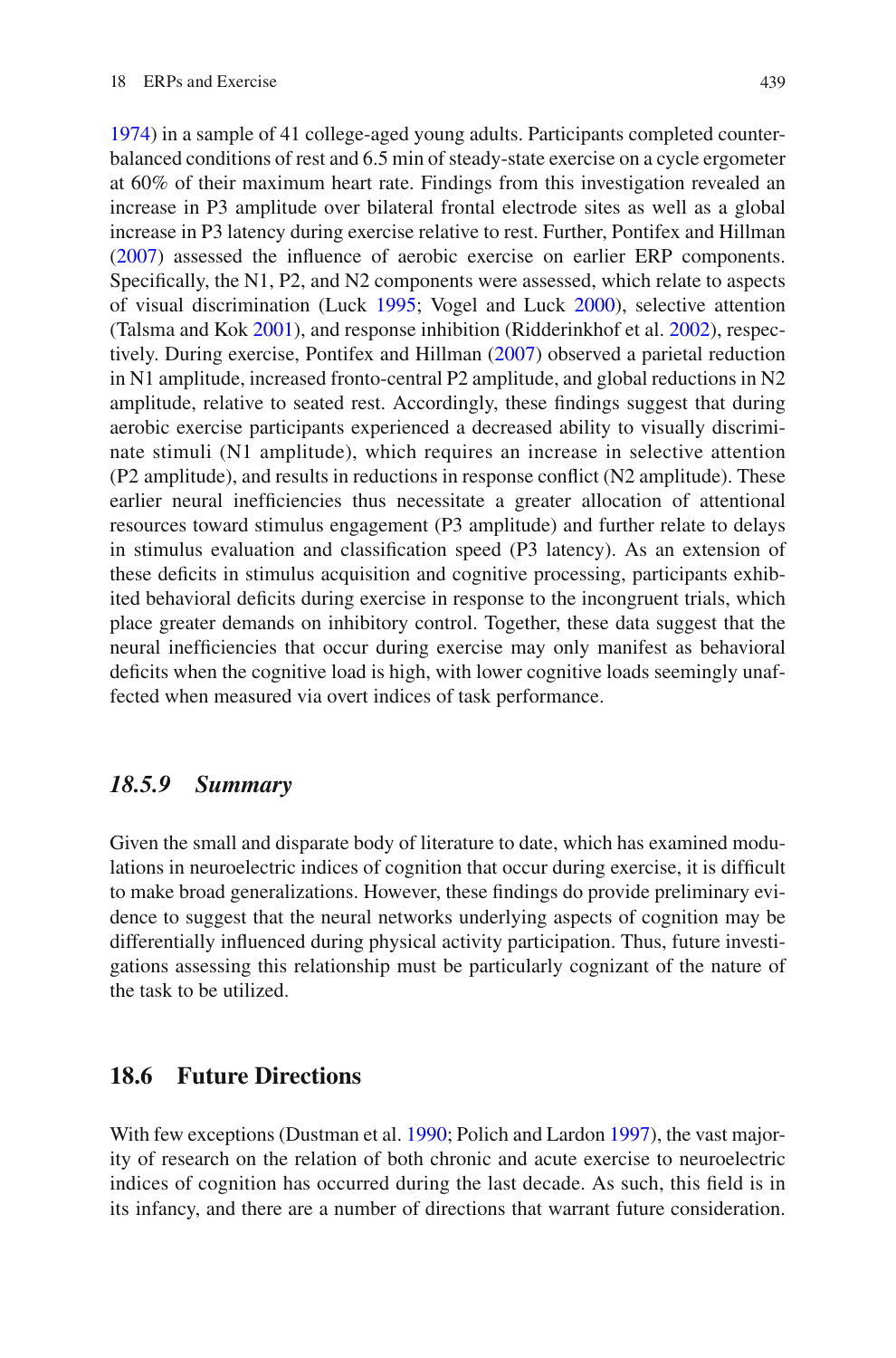For instance, considerable investigation has pursued stimulus discrimination and inhibitory aspects of cognition, with only a sparse few studies examining other types of cognition. Memory processes are especially poorly understood at this time. Despite several strong early attempts to better understand the relation of exercise to memory, a programmatic approach to this area is needed. Similar arguments can be made for aspects of attention and cognitive control as well. As this area continues to build, the examination of the different ERP components is necessary to better determine which aspects of cognition are selectively influenced by exercise.

 Of equal importance, all prior ERP research examining chronic exercise has employed cross-sectional designs. Although the cross-sectional evidence reported herein has, for the most part, been consonant in its findings, future research must employ more rigorous study designs to more definitively determine the causal effects of chronic exercise on neuroelectric indices of cognition. Recent research in the Neurocognitive Kinesiology Laboratory at the University of Illinois has pursued this question in preadolescent children. The Fitness Improves Thinking in Kids (FITKids) trial began in 2007 and remains ongoing at the time of this chapter. However, preliminary data from the first 120+ participants suggest that daily participation in moderate to vigorous physical activity relates to larger P3 amplitude and shorter P3 latency across a number of cognitive tasks that tap attention, inhibition, and stimulus discrimination. Clearly, other randomized control trials are needed to expound the exercise and cognition database to provide a clear and more definitive understanding of the benefits of exercise to brain health and cognition.

 Relative to the acute, transient effects of exercise on cognition, more research is, quite simply, necessary. A review of the available literature on this topic has evidenced conflicting results, but also a number of methodological shortcomings, which limit our understanding not only of the transient effects of acute exercise on cognition, but also of the basis for the conflicting findings. Further, future research needs to programmatically examine exercise mode, intensity, and duration to determine the nature of the "dose–response" relationship between single bouts of exercise and cognition. Along these same lines, programmatic study of the enduring effects of exercise on cognition is needed. Based on a cursory examination of the duration of the effects observed stemming from a single acute bout of exercise, it appears that alterations in cognitive function last approximately one hour from the cessation of the acute exercise bout (Hillman et al. 2003, 2009b). More definitive exploration of the nature and timing of these cognitive changes are sorely needed, as they may have a direct application to cognitive performance in schools and the workplace.

 Finally, future exercise-ERP research should begin to bridge basic laboratory science with "real-world" settings in which exercise and cognitive performance occur. That is, ERPs reflect externally valid cognitive operations, and simply understanding the nature of the relationship between exercise and ERPs falls short of understanding how exercise may influence cognition during daily life. Determining the relationship between exercise, ERPs, and cognition in daily life may serve to better inform scientists on the selective aspects of cognition that are affected by exercise and increase the cognitive health and effective functioning of individuals as they progress through the lifespan.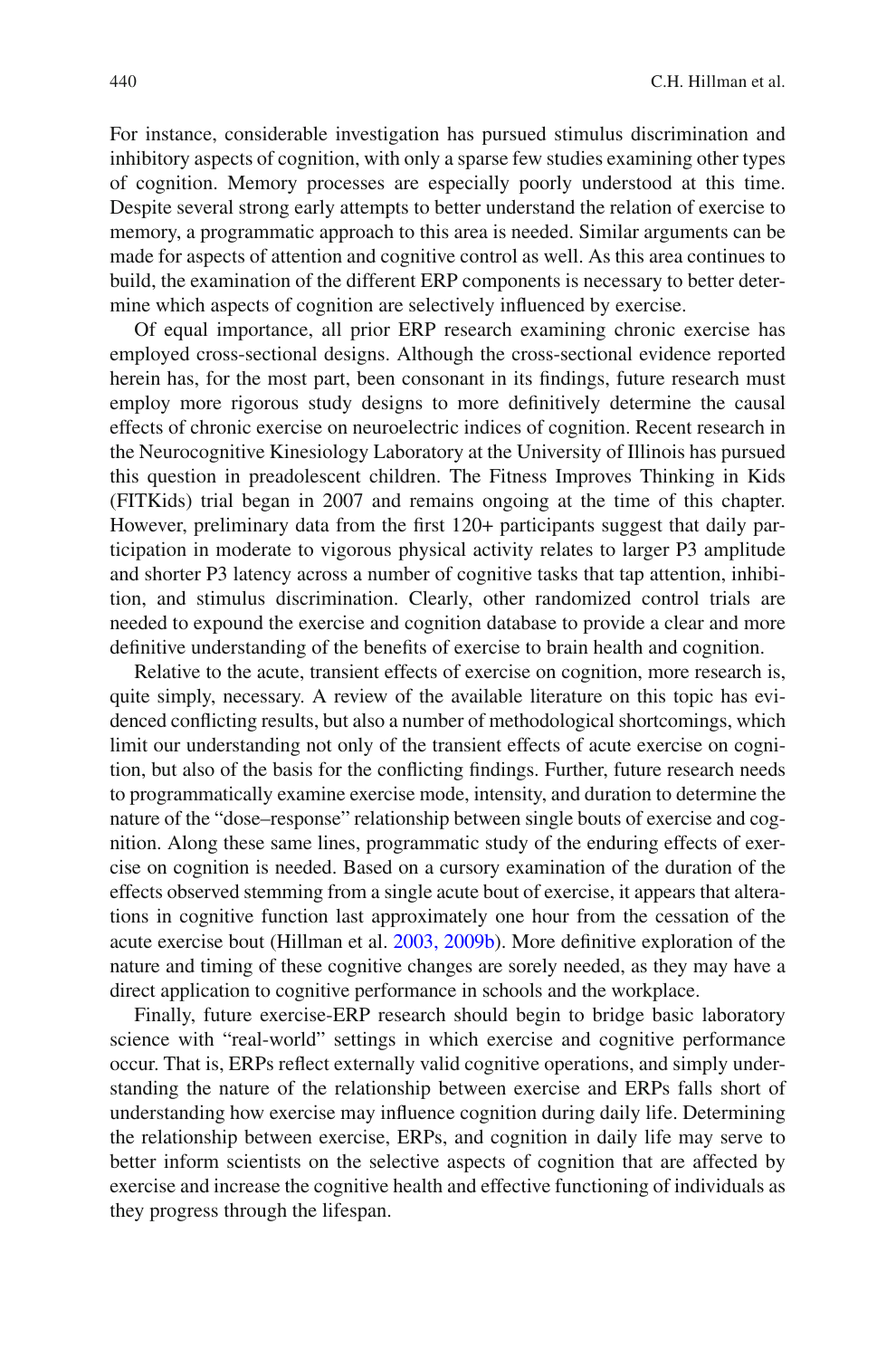## <span id="page-22-0"></span> **18.7 Conclusions**

 In summary, the body of research described herein details the relation of chronic and acute exercise participation on neuroelectric indices of brain health and cognition. A growing body of research amassed over the last decade has suggested that chronic participation in physical activity and higher amounts of aerobic fitness are related to better cognitive performance across a variety of cognitive tasks, with disproportionately larger benefits observed for tasks necessitating greater amounts of cognitive control. Similarly, single bouts of acute exercise also positively affect cognition and its neuroelectric underpinnings, with superior performance noted during the time following the cessation of exercise. However, a very small body of research suggests that similar benefits are not accrued for attentional tasks during the exercise bout. Accordingly, future research is warranted to not only detail the aspects of exercise and cognition that lead to positive health outcomes, but also the limitations of this relationship. Regardless, ERPs have provided a unique tool for understanding the select aspects of cognition, which occur between stimulus engagement and response production that are altered by exercise. The overall goal of this body of research is to maximize brain health and cognition, leading to increased effective functioning of individuals during their daily lives.

#### **References**

- Arcelin R, Delignieres D, Brisswalter J (1998) Selective effects of physical exercise on choice reaction processes. Percept Mot Skills 87:175–185
- Barkley RA (1997) Behavioral inhibition, sustained attention, and executive functions. Psychol Bull 121:65–94
- Bojko A, Kramer AF, Peterson MS (2004) Age equivalence in switch costs for prosaccade and antisaccade tasks. Psychol Aging 19:226–234
- Booth FW, Lees SJ (2006) Physically active subjects should be the control group. Med Sci Sports Exerc 38:405–406
- Bortz WM II (1985) Physical exercise as an evolutionary force. J Hum Evol 14:145–155
- Botvinick MM, Braver TS, Barch DM, Carter CS, Cohen JD (2001) Conflict monitoring and cognitive control. Psychol Rev 108:624–652
- Brisswalter J, Collardeau M, Arcelin R (2002) Effects of acute physical exercise on cognitive performance. Sports Med 32:555–566
- Brunia CH, van Boxtel GJ (2001) Wait and see. Int J Psychophysiol 43:59–75
- Bunge SA, Crone EA (2009) Neural correlates of the development of cognitive control. In: Rumsey JM, Ernst M (eds) Neuroimaging in developmental clinical neuroscience. Cambridge University Press, New York, NY
- Carrier DR (1984) The energetic paradox of human running and hominid evolution. Curr Anthropol 25:483–495
- Carter CS, Braver TS, Barch DM, Botvinick MM, Noll D, Cohen JD (1998) Anterior cingulated cortex, error detection, and the online monitoring of performance. Science 280:747–749
- Carter CS, van Veen V (2007) Anterior cingulate cortex and conflict detection: an update of theory and data. Cogn Affect Behav Neurosci 7:367–379
- Caterino MC, Polack ED (1999) Effects of two types of activity on the performance of second-, third-, and fourth-grade students on a test of concentration. Percept Mot Skills 89:245–248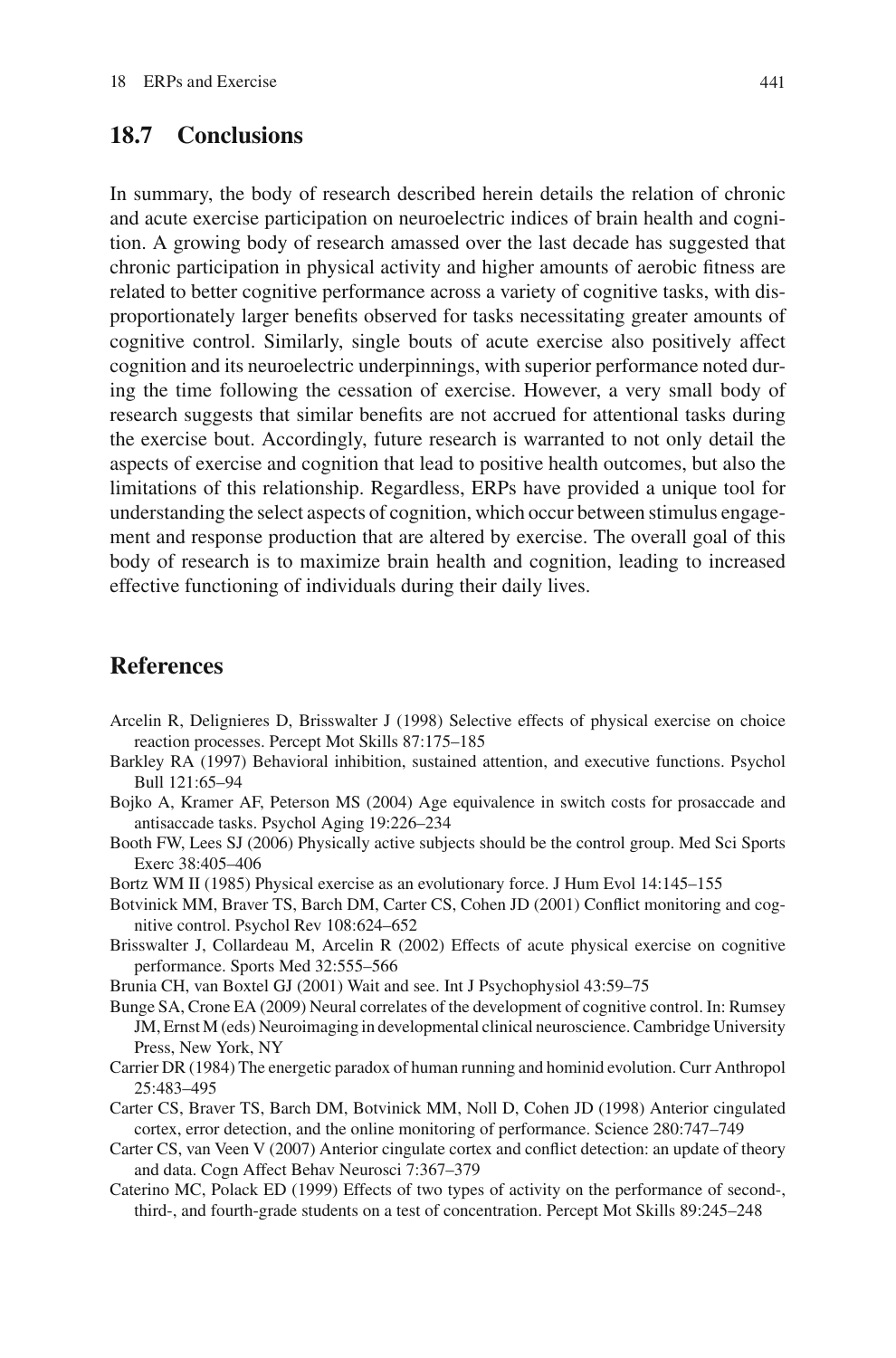- <span id="page-23-0"></span> Center for Disease Control and Prevention (2008) Prevalence of self-reported physically active adults – United States, 2007. MMWR Morb Mortal Wkly Rep 57:1297–1300
- Colcombe SJ, Kramer AF (2003) Fitness effects on the cognitive function of older adults: a metaanalytic study. Psychol Sci 14:125–130
- Colcombe SJ, Kramer AF, Erickson KI, Scalf P, McAuley E, Cohen NJ, Webb A, Jerome GJ, Marquez DX, Elavsky S (2004) Cardiovascular fitness, cortical plasticity, and aging. Proc Natl Acad Sci USA 101:3316–3321
- Coles MGH, Gratton G, Fabiani M (1990) Event-related potentials. In: Cacioppo JT, Tassinary LG (eds) Principles of psychophysiology: physical, social, and inferential elements. Cambridge University Press, New York, NY, pp 413–455
- Cui RQ, Egkher A, Huter D, Lang W, Lindinger G, Deecke L (2000) High resolution spatiotemporal analysis of the contingent negative variation in simple or complex motor tasks and a nonmotor task. Clin Neurophysiol 111:1847–1859
- Davidson MC, Amso D, Anderson LC, Diamond A (2006) Development of cognitive control and executive functions from 4 to 13 years: evidence from manipulations of memory, inhibition, and task switching. Neuropsychologia 44:2037–2078
- Davranche K, Audiffren M (2004) Facilitating effects of exercise on information processing. J Sports Sci 22:419–428
- Davranche K, McMorris T (2009) Specific effects of acute moderate exercise on cognitive control. Brain Cogn 69:565–570
- Dehaene S, Posner MI, Tucker DM (1994) Localization of a neural system for error detection and compensation. Psychol Sci 5:303–305
- Department of Health and Human Services [DHHS] and Department of Education [DOE] (2000) Promoting better health for young people through physical activity and sports. A Report to the President from the Secretary of Health and Human Services and the Secretary of Education. Centers for Disease Control, Silver Spring, MD
- Diamond A (2006) The early development of executive functions. In: Bialystok E, Craik FIM (eds) Lifespan cognition: mechanism of change. Oxford University Press, New York, NY, pp 70–95
- Dietrich A, Sparling PB (2004) Endurance exercise selectively impairs prefrontal-dependent cognition. Brain Cogn 55:516–524
- Donchin E (1981) Surprise!…Surprise? Psychophysiology 18:493–513
- Dustman RE, Emmerson RY, Ruhling RO, Shearer DE, Steinhaus LA, Johnson SC, Bonekat HW, Shigeoka JW (1990) Age and fitness effects on EEG, ERPs, visual sensitivity, and cognition. Neurobiol Aging 11:193–200
- Duzova H, Özi ik HI, Polat A, Emre MH, Gullu E (2005) Correlations between event-related potential components and nitric oxide in maximal anaerobic exercise among sportsmen trained at various levels. Int J Neurosci 115:1353–1373
- Ebmeier KP, Steele JD, MacKenzie DM, O'Carroll RE, Kydd RR et al (1995) Cognitive brain potentials and regional cerebral blood flow equivalents during two- and three-sound auditory "oddball tasks". Clin Neurophysiol 95:434–443
- Ellemberg D, St-Louis-Deschênes M (2010) The effect of acute physical exercise on cognitive function during development. Psychol Sport Exerc 11:122–126
- Emmerson RY, Dustman RE, Shearer DE, Turner CW (1989) P3 latency and symbol digit performance correlations in aging. Exp Aging Res 15:151–159
- Eriksen CW, Eriksen BA (1974) Effects of noise letters upon the identification of a target letter in a non-search task. Percept Psychophys 16:143–149
- Falkenstein M, Hohnsbein J, Hoormann J, Blanke L (1991) Effects of crossmodal divided attention on late ERP components: II. Error processing in choice reaction tasks. Clin Neurophysiol 78:447–455
- Falkenstein M, Hoormann J, Hohnsbein J, Kleinsorge T (2003) Short-term mobilization of processing resources is revealed in the event-related potential. Psychophysiology 40:914–923
- Fialkowski KR (1986) A mechanism for the origin of the human brain: a hypothesis. Curr Anthropol 27:288–290
- Fontaine KR, Redden DT, Wang C, Westfall AO, Allison DB (2003) Years of life lost due to obesity. J Am Med Assoc 289:187–193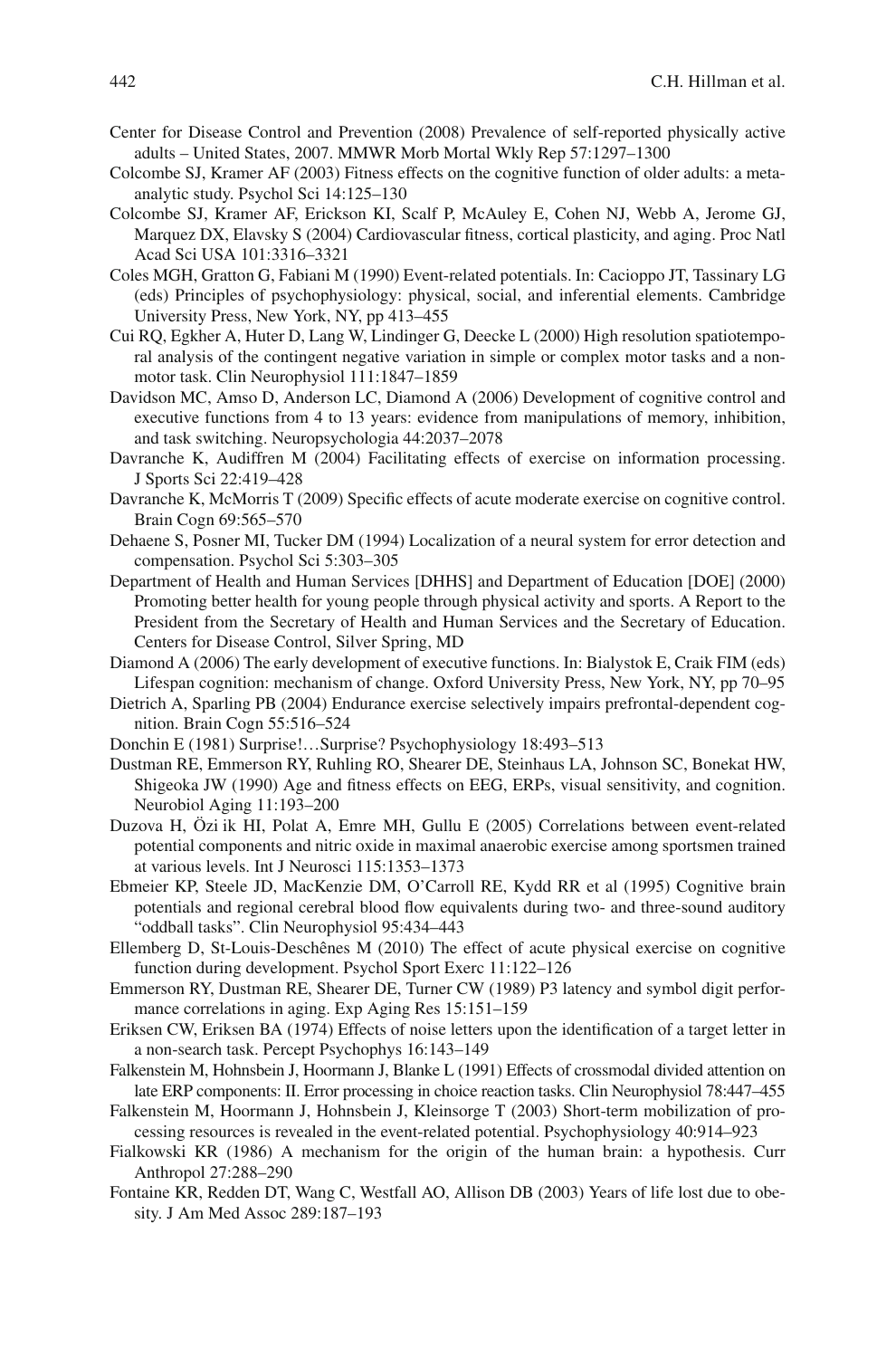- <span id="page-24-0"></span> Friedman D, Nessler D, Cycowicz YM, Horton C (2009) Development of and change in cognitive control: a comparison of children, young adults, and older adults. Cogn Affect Behav Neurosci 9:91–102
- Gabbard C, Barton J (1979) Effects of physical activity on mathematical computation among young children. J Psychol 103:287–288
- Gehring WJ, Goss B, Coles MGH, Meyer DE, Donchin E (1993) A neural system for error detection and compensation. Psychol Sci 4:385–390
- Gehring WJ, Knight RT (2000) Prefrontal-cingulate interactions in action monitoring. Nat Neurosci 3:516–520
- Gómez CM, Marco J, Grau C (2003) Preparatory visuo-motor cortical network of the contingent negative variation estimated by current density. Neuroimage 20:216–224
- Hamano T, Luders HO, Ikeda A, Collura TF, Comair YG, Shibasaki H (1997) The cortical generators of the contingent negative variation in humans: a study with subdural electrodes. Electroencephalogr Clin Neurophysiol 104:257–268
- Haskell WL, Lee IM, Pate RR, Powell KE, Blair SN, Franklin BA, Macera CA, Heath GW, Thompson PD, Bauman A (2007) Physical activity and public health: updated recommendation for adults from the American College of Sports Medicine and the American Heart Association. Med Sci Sports Exerc 39:1423–1434
- Hillman CH, Belopolsky AV, Snook EM, Kramer AF, McAuley E (2004) Physical activity and executive control: implications for increased cognitive health during older adulthood. Res Q Exerc Sport 75:176–185
- Hillman CH, Buck SM, Themanson JT, Pontifex MB, Castelli DM (2009a) Aerobic fitness and cognitive development: event-related brain potential and task performance indices of executive control in preadolescent children. Dev Psychol 45:114–129
- Hillman CH, Castelli DM, Buck SM (2005) Aerobic fitness and neurocognitive function in healthy preadolescent children. Med Sci Sports Exerc 37:1967–1974
- Hillman CH, Erickson KI, Kramer AF (2008) Be smart, exercise your heart: exercise effects on brain and cognition. Nat Rev Neurosci 9:58–65
- Hillman CH, Kramer AF, Belopolsky AV, Smith DP (2006) A cross-sectional examination of age and physical activity on performance and event-related brain potentials in a task switching paradigm. Int J Psychophysiol 59:30–39
- Hillman CH, Pontifex MB, Raine LB, Castelli DM, Hall EE, Kramer AF (2009b) The Effect of acute treadmill walking on cognitive control and academic achievement in preadolescent children. Neuroscience 159:1044–1054
- Hillman CH, Snook EM, Jerome GJ (2003) Acute cardiovascular exercise and executive control function. Int J Psychophysiol 48:307–314
- Howard L, Polich J (1985) P300 latency and memory span development. Dev Psychol 21:283–289
- Hruby T, Marsalek P (2003) Event-related potentials the P3 wave. Acta Neurobiol Exp 63:55–63
- Hugdahl K (1995) Psychophysiology: the mind-body perspective. Harvard University Press, Cambridge, MA
- Ilan AB, Polich J (1999) P300 and response time from a manual stroop task. Clin Neurophysiol 110:367–373
- Johnson R Jr, Pfefferbaum A, Kopell BS (1985) P300 and long-term memory: latency predicts recognition performance. Psychophysiology 22:497–507
- Kamijo K, Hayashi Y, Sakai T, Yahiro T, Tanaka K, Nishihira Y (2009) Acute effects of aerobic exercise on cognitive function in older adults. J Gerontol 64:356–363
- Kamijo K, Nishihira Y, Hatta A, Kaneda T, Wasaka T, Kida T, Kuroiwa K (2004) Differential influences of exercise intensity on information processing in the central nervous system. Eur J Appl Physiol 92:305–311
- Kamijo K, Nishihira Y, Higashiura T, Kuroiwa K (2007) The interactive effect of exercise intensity and task difficulty on human cognitive processing. Int J Psychophysiol 65:114-121
- Kamijo K, O'Leary KC, Pontifex MB, Themanson JR, Hillman CH (2010) The relation of aerobic fitness to neuroelectric indices of cognitive and motor task preparation. Psychophysiology 47:814–821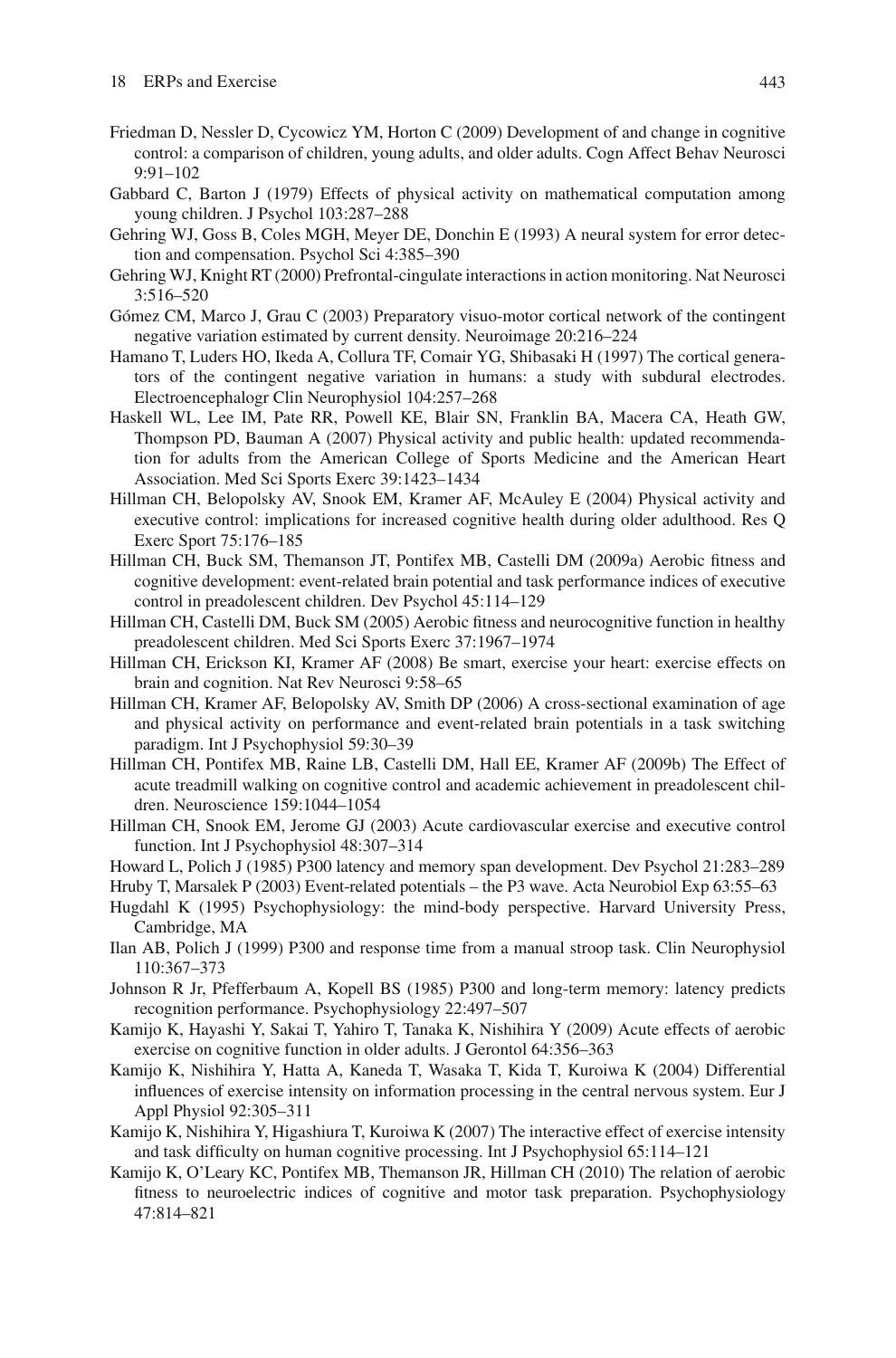- <span id="page-25-0"></span> Kamijo K, Pontifex MB, O'Leary KC, Scudder MR, Wu CT, Castelli DM, Hillman CH (2011) The effects of an afterschool physical activity program on working memory in preadolescent children. Dev Sci 14:1046–1058
- Kamijo K, Takeda Y (2009) General physical activity levels influence positive and negative priming effects in young adults. Clin Neurophysiol 120:511–519
- Kamijo K, Takeda Y (2010) Regular physical activity improves executive function during task switching in young adults. Int J Psychophysiol 75:304–311
- Kirino E, Belger A, Goldman-Rakic P, McCarthy G (2000) Prefrontal activation evoked by infrequent target and novel stimuli in a visual target detection task: an event-related functional magnetic resonance imaging study. J Neurosci 20:6612–6618
- Kramer AF, Hahn S, Cohen NJ, Banich MT, McAuley E, Harrison CR, Chason J, Vakil E, Bardell L, Bolleau RA, Colcombe A (1999) Ageing, fitness and neurocognitive function. Nature 400:416–419
- Kray J, Lindenberger U (2000) Adult age differences in task switching. Psychol Aging 15:126–147
- Lambourne K, Tomporowski P (2010) The effect of exercise-induced arousal on cognitive task performance: a meta-regression analysis. Brain Res 1341:12–24
- Leynes PA, Allen JD, Marsh RL (1998) Topographic differences in CNV amplitude reflect different preparatory processes. Int J Psychophysiol 31:33–44
- Lorist MM, Klein M, Nieuwenhuis S, De Jong R, Mulder G, Meijman TF (2000) Mental fatigue and task control: planning and preparation. Psychophysiology 37:614–625
- Loveless NE, Sanford AJ (1974) Slow potential correlates of preparatory set. Biol Psychol 1:303–314
- Luck SJ (1995) Multiple mechanisms of visual-spatial attention: recent evidence from human electrophysiology. Behav Brain Res 71:113–123
- Magliero A, Bashore TR, Coles MGH, Donchin E (1984) On the dependence of P300 latency on stimulus evaluation processes. Psychophysiology 21:171–186
- Magnié MN, Bermon S, Martin F, Madany-Lounis M, Suisse G, Muhammad W, Dolisi C (2000) P300, N400, aerobic fitness and maximal aerobic exercise. Psychophysiology 37:369–377
- Mahar MT, Murphy SK, Rowe DA, Golden J, Shields AT, Raedeke TD (2006) Effects of a classroom-based program on physical activity and on-task behavior. Med Sci Sports Exerc 38:2086–2094
- McCarthy G, Donchin E (1981) A metric for thought: a comparison of P300 latency and reaction time. Science 211:77–80
- McNaughten D, Gabbard C (1993) Physical exertion and the immediate mental performance of sixth-grade children. Percept Mot Skills 77:1155–1159
- Meyer DE, Kieras DE (1997) A computational theory of executive cognitive processes and multitask performance: Part 1. Basic mechanisms. Psychol Rev 104:3–65
- Miltner WHR, Lemke U, Weiss T, Holroyd C, Scheffers MK, Coles MGH (2003) Implementation of error-processing in the human anterior cingulated cortex: a source analysis of the magnetic equivalent of the error-related negativity. Biol Psychol 64:157–166
- Miyake A, Friedman NP, Emerson MJ, Witzki AH, Howerter A (2000) The unity and diversity of executive functions and their contributions to complex "frontal lobe" tasks: a latent variable analysis. Cogn Psychol 41:49–100
- Nakamura Y, Nishimoto K, Akamatu M, Takahashi M, Maruyama A (1999) The effect of jogging on the P300 event related potentials. Clin Neurophysiol 39:71–74
- Nieuwenhuis S, Ridderinkhof KR, Blom J, Band GPH, Kok A (2001) Error-related brain potentials are differentially related to awareness of response errors: evidence from an antisaccade task. Psychophysiology 38:752–760
- Norman DA, Shallice T (1986) Attention to action: willed and automatic control of behavior. In: Davidson RJ, Schwartz GE, Shapiro D (eds) Consciousness and self-regulation, vol 4, Advances in research and theory. Plenum, New York, NY, pp 1–18
- Olshansky SJ, Passaro DJ, Hershow RC, Layden J, Carnes BA et al (2005) A potential decline in life expectancy in the United States in the 21st century. N Engl J Med 352:1138–1145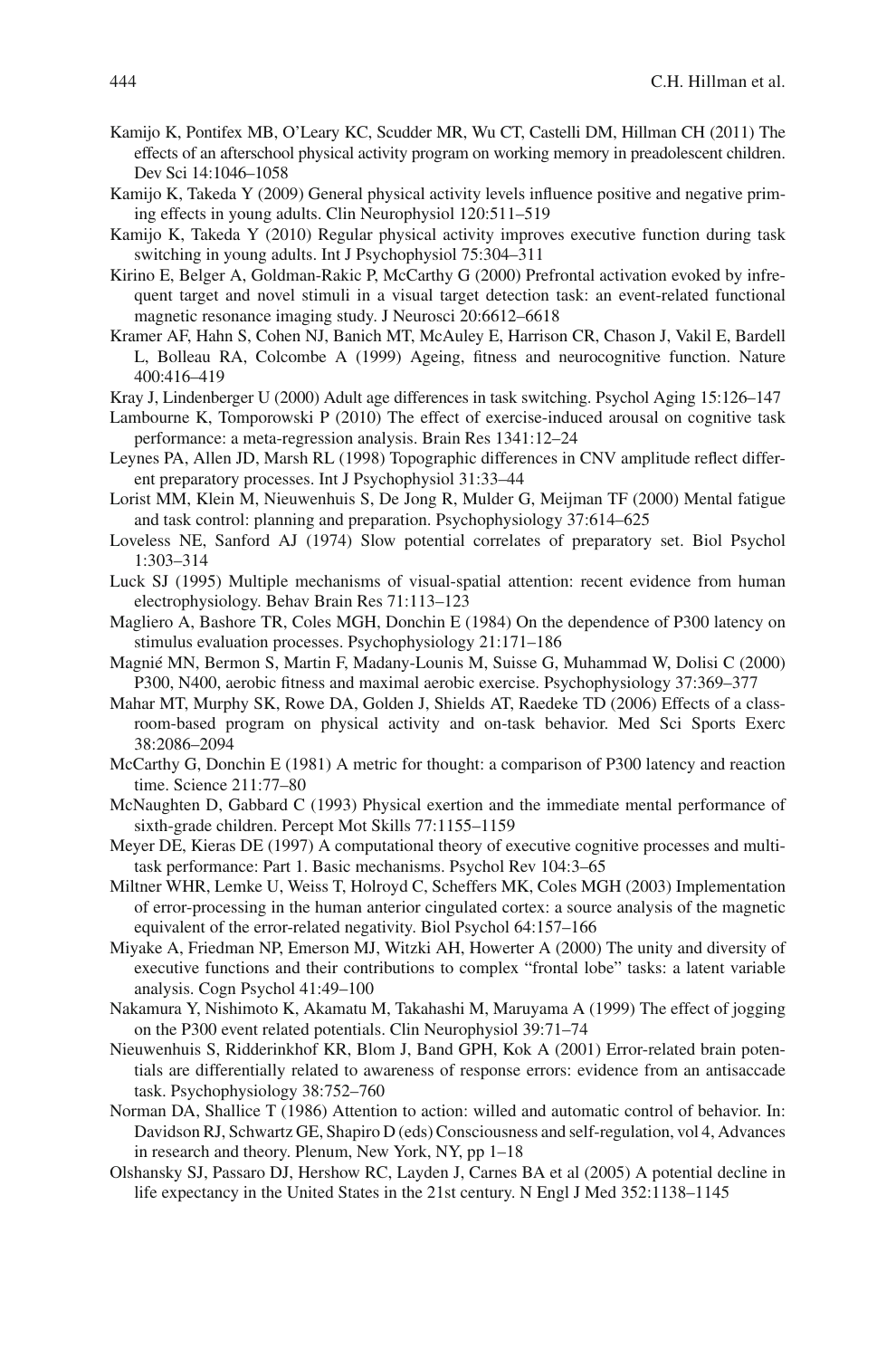- <span id="page-26-0"></span> Paas FGWC, Adam JJ (1991) Human information processing during physical exercise. Ergonomics 34:1385–1397
- Polich J (1987) Task difficulty, probability and inter-stimulus interval as determinants of P300 from auditory stimuli. Clin Neurophysiol 63:251–259
- Polich J (2003) Overview of P3a and P3b. In: Polich J (ed) Detection of change: event-related potential and fMRI findings. Kluwer, Boston, pp 83–98
- Polich J (2007) Updating P300: an integrative theory of P3a and P3b. Clin Neurophysiol 118:2128–2148
- Polich J, Kok A (1995) Cognitive and biological determinants of P300: an integrative review. Biol Psychol 41:103–146
- Polich J, Martin S (1992) P300, cognitive capability, and personality. Pers Individ Dif 13:533–543
- Polich J, Howard L, Starr A (1983) P300 latency correlates with digit span. Psychophysiology 20:665–669
- Polich J, Lardon MT (1997) P300 and long-term physical exercise. Clin Neurophysiol 103:493–498
- Pontifex MB, Hillman CH (2007) Neuroelectric and behavioral indices of interference control during acute cycling. Clin Neurophysiol 118:570–580
- Pontifex MB, Hillman CH (2008) Neuroelectric measurement of cognition during aerobic exercise. Methods 45:271–278
- Pontifex MB, Hillman CH, Fernhall B, Thompson KM, Valentini TA (2009a) The effect of acute aerobic and resistance exercise on working memory. Med Sci Sports Exerc 41:927–934
- Pontifex MB, Hillman CH, Polich JP (2009b) Age physical fitness, and attention: P3a P3b. Psychophysiology 46:379–387
- Pontifex MB, Raine LB, Johnson CR, Chaddock L, VanPatter M, Voss MW et al (2011) Cardiorespiratory fitness and the flexible modulation of cognitive control in preadolescent children. J Cogn Neurosci 23:1332–1345
- Ridderinkhof KR, de Vulgt Y, Bramlage A, Spaan M, Elton M, Snel J, Band GPH (2002) Alcohol consumption impairs detection of performance errors in mediofrontal cortex. Science 298:2209–2211
- Rogers RD, Monsell S (1995) Costs of a predictable switch between simple cognitive tasks. J Exp Psychol 124:207–231
- Scisco JL, Leynes PA, Kang J (2008) Cardiovascular fitness and executive control during taskswitching: an ERP study. Int J Psychophysiol 69:52–60
- Sibley BA, Etnier JL (2003) The relationship between physical activity and cognition in children: a meta-analysis. Pediatr Exerc Sci 15:243–256
- Smith PJ, Blumenthal JA, Hoffman BM, Cooper H, Strauman TA, Welsh-Bohmer K, Browndyke JN, Sherwood A (2010) Aerobic exercise and neurocognitive performance: a meta-analytic review of randomized controlled trials. Psychosom Med 72:239–252
- Strong WB, Malina RM, Blimke CJR, Daniels SR, Dishman RK, Gutin B, Hergenroeder AC et al (2005) Evidence based physical activity for school-age youth. J Pediatr 146:732–737
- Stroth S, Kubesch S, Dieterle K, Ruchsow M, Heim R, Kiefer M (2009) Physical fitness, but not acute exercise modulates event-related potential indices for executive control in healthy adolescents. Brain Res 1269:114–124
- Sutton S, Braren M, Zubin J, John ER (1965) Evoked-potential correlates of stimulus uncertainty. Science 150:1187–1188
- Talsma D, Kok A (2001) Nonspatial intermodal selective attention is mediated by sensory brain areas: evidence from event-related potentials. Psychophysiology 38:736–751
- Themanson JR, Hillman CH (2006) Cardiorespiratory fitness and acute aerobic exercise effects on neuroelectric and behavioral measures of action monitoring. Neuroscience 141:757–767
- Themanson JR, Hillman CH, Curtin JJ (2006) Age and physical activity influences on action monitoring during task switching. Neurobiol Aging 27:1335–1345
- Themanson JR, Pontifex MB, Hillman CH (2008) Fitness and action monitoring: evidence for improved cognitive flexibility in young adults. Neuroscience 157:319–328
- Tipper SP, Brehaut JC, Driver J (1990) Selection of moving and static objects for the control of spatially directed action. J Exp Psychol Hum Percept Perform 16:492–504